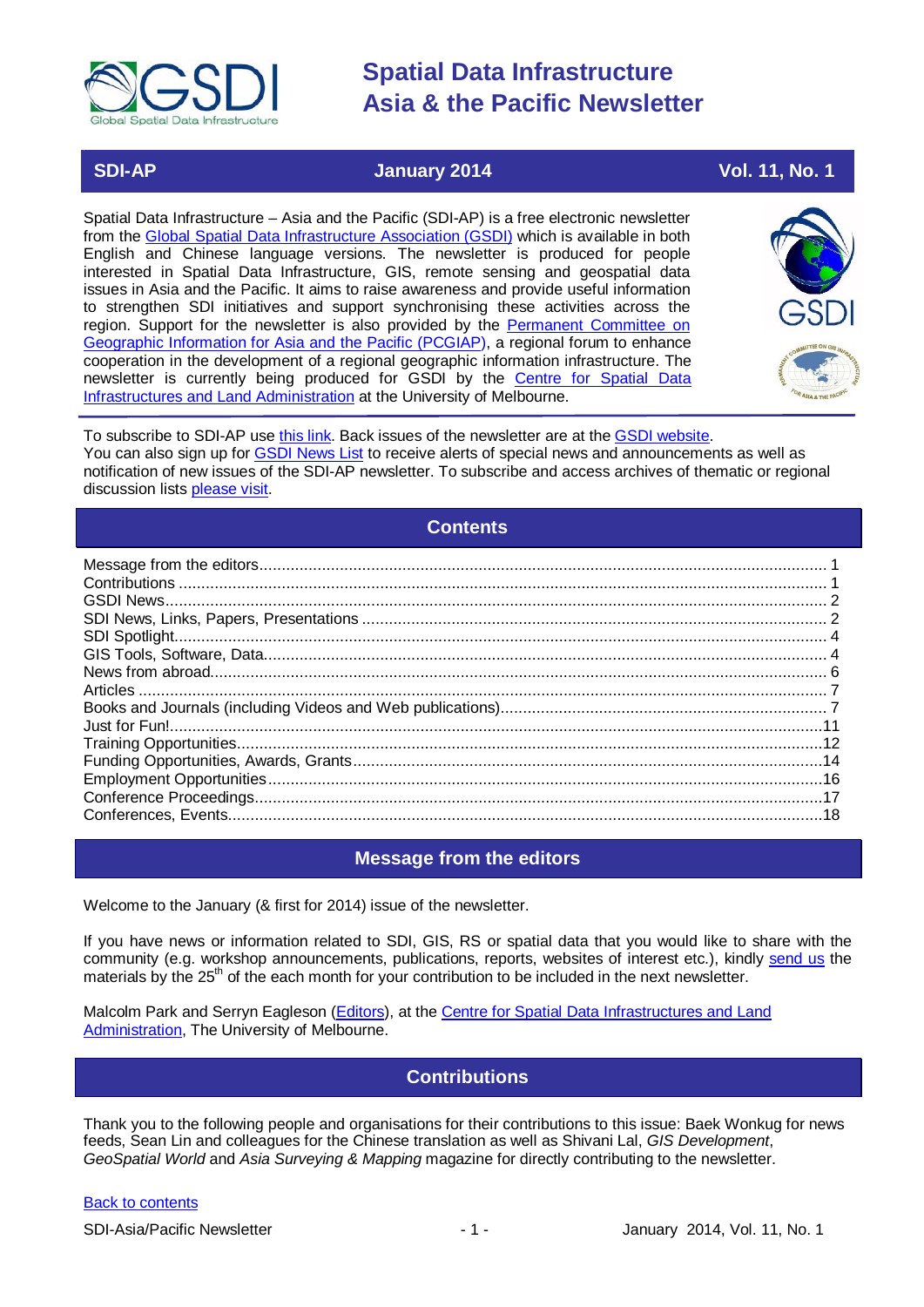

# **GSDI News**

# <span id="page-1-0"></span>**[GSDI and IGS Global News, Volume 3 Number 9 for 2013 \(October 2013\)](http://www.gsdi.org/newsletters#GSDI) (PDF)**

### **International Geospatial Society (IGS) Free Memberships**

At its recent meeting, the GSDI Board of Directors passed a motion that allows individuals in low and very low income nations to join the International Geospatial Society (IGS) by providing specific information of value to the global community in lieu of annual cash dues. To join, simply add your professional profile to the growing interconnected network of geospatial specialists across the globe. Benefits of membership in IGS are listed at [http://www.igeoss.org/benefits.](https://owa.unimelb.edu.au/owa/redir.aspx?C=54c2b4d3973d480282dc7c38384f4204&URL=http%3a%2f%2fwww.igeoss.org%2fbenefits) For further information, contact [Harlan Onsrud,](mailto:onsrud@gsdi.org) Executive Director, GSDI Association.

# **Outreach & Membership Committee**

Committee vice-Chair, Roger Longhorn has joined the International Hydrographic Organization (IHO) Marine SDI Working Group (MSDIWG) and attended the Marine SDI Open Forum meeting in Copenhagen (remotely!) and the following two-day workshop of the MSDIWG, hosted by the Danish Hydrographic Service. The MSDIWG, which has existed since 2009, is setting its new workplan for 2013-2014 and is interested in developing a stronger relationship with non-marine SDI development initiatives at national, regional and global levels. Longhorn will explore this with the GSDI Board and Executive Committee at the next opportunity. The Outreach & Membership Committee also manages the GSDI Group on LinkedIn, which has added seven new members in the past month, for a total of 229 members today. If you are not already a member of this group, please join today – and tell your friends! Visit [http://www.linkedin.com](https://owa.unimelb.edu.au/owa/redir.aspx?C=rDg2dzQe3UKfwin28aspI4dcf2EJ4c8IKc_jDEPg91nlCdVQBzUX28or6ioXGu07OXWheK19Jyk.&URL=http%3a%2f%2fwww.linkedin.com) to join, then find GSDI in the 'Groups' option, to join the group.

### **Technical Committee**

Technical Committee Chair, Eric van Praag, Regional Coordinator, GeoSUR Program of the Latin American Development Bank (CAF), along with USGS, has nominated the GeoSUR Topographic Processing Service (TPS), built with ESRI´s AG Server 10.1, for the AAG Stanley Brunn Award for Creativity in Geography. See more news later in this issue.

The Technical Committee is also responsible for updating of the GSDI SDI Cookbook, a wiki maintained at: [http://www.gsdidocs.org/GSDIWiki/index.php/Main\\_Page.](https://owa.unimelb.edu.au/owa/redir.aspx?C=rDg2dzQe3UKfwin28aspI4dcf2EJ4c8IKc_jDEPg91nlCdVQBzUX28or6ioXGu07OXWheK19Jyk.&URL=http%3a%2f%2fwww.gsdidocs.org%2fGSDIWiki%2findex.php%2fMain_Page)

**GSDI Member organisations**, members of the GSDI Association Committees, Council and Board, and IGS members are involved in the many other regional and global initiatives on an on-going basis:

- [Digital Earth](http://www.digitalearth-isde.org/) (International Society for Digital Earth).
- [Eye on Earth.](http://www.eyeonearth.org/)
- [Group on Earth Observations \(GEO\) / Global Earth Observation System of Systems \(GEOSS\).](http://www.earthobservations.org/)
- [EuroGEOSS](http://www.eurogeoss.eu/default.aspx) GEOSS Project funded by the European Union.
- [INSPIRE](http://www.inspire.jrc.ec.europa.eu/) Infrastructure for Spatial Information in the European Community.
- [International Hydrographic Organisation](http://www.iho.int/) Marine SDI Working Group.
- [UNESCO IOC](http://www.iode.org/) Marine/Coastal Spatial Data Infrastructure development.
- UNSD (Statistics Division) [UN-GGIM \(UN Global Geospatial Information Management\).](http://www.ggim.un.org/)
- [UNGIWG](http://www.ungiwg.org/) (UN GI Working Group).
- [UNESCO IOC](http://www.iode.org/) Marine/Coastal Spatial Data Infrastructure development.
- UNSDI [UN-GGIM](http://www.ggim.un.org/) (UN Global Geospatial Information Management).
- UNSDI [UNGIWG](http://www.ungiwg.org/) (UN GI Working Group).

# <span id="page-1-1"></span>[Back to contents](#page-0-0)

# **SDI News, Links, Papers, Presentations**

# **Destination Spatial Matchmaker portal - [a way for students, employers and educators to link up](http://www.destinationspatial-matchmaker.org/index.htm)**

[Back to contents](#page-0-0) Destination Spatial is a free service provided by the spatial information industry and is committed to providing future geospatial professionals with opportunities and resources to gain valuable professional experience. The Matchmaker portal helps to bring together secondary schools, colleges and universities, students and employer organisations in the spatial information industry for work placement opportunities including work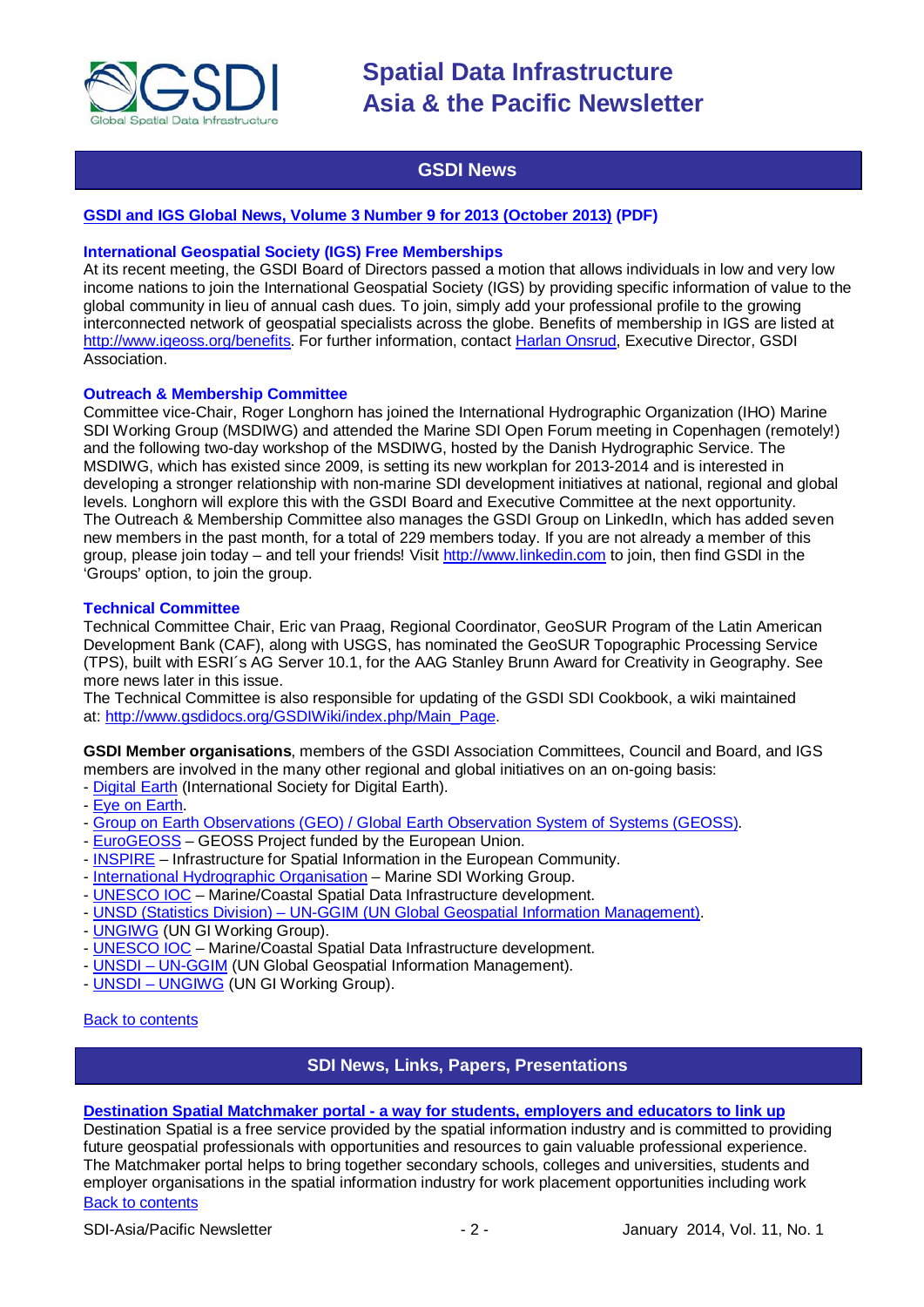

experience, scholarships and cadetships, internships, full-time, part-time and casual employment. It is our goal to make the Matchmaker portal a gateway for geospatial students, whether school, college, university or postgraduate to gain valuable hands-on experience through practical work assignments with professional spatial employers.

The Matchmaker portal also provides spatial employers with a resource through which to source the assistance of highly qualified students specialised in various spatial fields.

# **[Vietnam: Soc Trang province launches geospatial database](http://www.futuregov.asia/articles/2013/nov/25/vietnam-launches-geospatial-database/)**

Officials from the Ministry of Agriculture and Rural Development and the German Society for International Cooperation (GIZ) handed over a geospatial database to the administration of Soc Trang province, as it joins four other provinces in the Mekong Delta in a climate change adaptation programme.

The climate change adaptation programme is national project which aims to help provinces in the Mekong Delta develop an effective strategy to adapt to climate change and ensure sustainable natural resource exploitation. The initiative is funded by the German Federal Ministry for Economic Development and Cooperation and implemented by GIZ.

Le Thanh Tri, deputy chairman of the Soc Trang People's Committee, noted that Vietnam is among five countries judged most vulnerable to climate change and rising sea levels, and the Mekong Delta was among three deltas that would suffer the biggest climate change impacts.

As Vietnam's rice basket, the delta needs to have a sustainable environmental strategy that would enable it to adapt to climate change so as to prevent substantial socio-economic losses.

The geospatial database compiles authoritative data from various government agencies in Vietnam. Additionally, it also contains maps which dates back to 1904 and were only available in France.

Since shoreline changes can only be understood over long periods of time, the database will provide decision makers with historical maps that would help them trace back the development of the coastline and to identify suitable and site-specific measures for coastal protection.

See: [Website](http://czm-soctrang.org.vn/en/Home.aspx) of Vietnamese-German cooperation project "Management of natural resources in the coastal zone of Soc Trang province".

[Advanced GIS Training Course carried out in HCMC.](http://czm-soctrang.org.vn/Publications/EN/LatestNews/GISTraining2013.html)

New guidelines which were launched, along with the geospatial database titled ["Shoreline Management](http://czm-soctrang.org.vn/Publications/EN/Docs/Shoreline%20Management%20Guidelines%20EN.pdf)  [Guidelines: Coastal Protection in the Lower Mekong Delta"](http://czm-soctrang.org.vn/Publications/EN/Docs/Shoreline%20Management%20Guidelines%20EN.pdf) (16.3MB PDF). These were written for planners and decision-makers who should use the guidelines for the selection of site-specific and appropriated erosion protection measures. They are aimed to support decision-makers in dealing with the protection and management of Viet Nam's coasts.

Source: FutureGov

# **[Philippines: NAMRIA advocates for Agency Geospatial Data Infrastructure Plan \(AGDI\)](http://www.futuregov.asia/articles/2013/nov/22/philippines-advocates-proposed-geospatial-data-inf/)**

The National Mapping and Resource Information Authority (NAMRIA) successfully concluded its second round table discussion which aimed to present and advocate the proposed Agency Geospatial Data Infrastructure Plan (AGDI) to representatives from 28 government agencies.

According to an official statement, the AGDI plan will serve as a "cookbook" containing the basic guidelines and procedures on how to prepare, develop, and implement an Agency Node that that will be eventually and seamlessly linked to the Philippine Geoportal. By doing so, government agencies and other relevant stakeholders can easily access and share geospatial information and data in a user-friendly interface. The proposed AGDI was created by the Policy, Planning, Change Management, Monitoring and Institutionalisation team from Geodata Systems Technologies Inc, and the Policy Framework Formulation and Planning Technical Working Group of NAMRIA.

The roundtable discussions was focused on: jumpstarting the preparation of the AGID Plan, exploring how GIS is currently being used in agencies and identifying any strategic concerns, defining the timeline for the preparation of AGDI per agency, and finalising details of the deployment of the agency's geospatial data to the Philippine Geoportal System through the agency's node portal module.

See: [2nd RTD for the Geoportal Project –](http://www.namria.gov.ph/Downloads/Publications/NewsScoop/2013novNo55.pdf) Phase II successfully held Source: FutureGov

# **[Sri Lanka: Readies spatial data infrastructure implementation](http://www.futuregov.asia/articles/2013/dec/03/sri-lanka-readies-spatial-data-infrastructure-impl/)**

The Survey Department of Sri Lanka has recently received a Cabinet approval to build the [National Spatial Data](http://www.nsdi.survey.gov.lk/)  [Infrastructure](http://www.nsdi.survey.gov.lk/) (NSDI).

P.M.P Udayakantha, Senior Assistant Secretary and Senior Deputy Surveyor General at the Department of Survey, told FutureGov that they have recently established a steering committee composed of representatives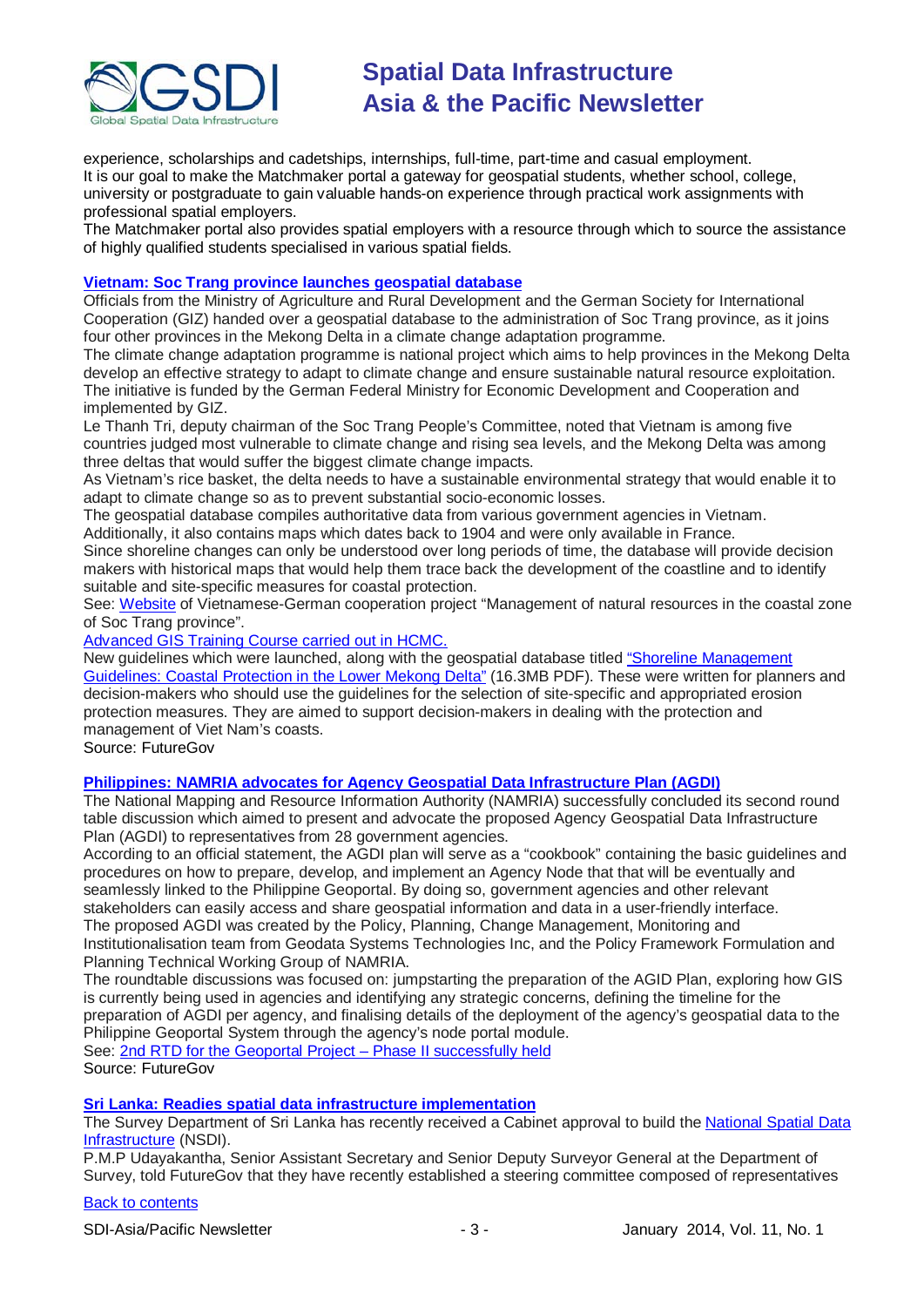

from relevant government organisations tasked with the responsibility to draft the policies, procedures and data standards necessary to foster the efficient use, management and production of geospatial information. "Once the policies are in place, we are looking at launching a geoportal so that citizens can easily access authoritative, consistent and updated maps online. By doing so, will enable people to discover, share and use geospatial information and services in ways never before possible," he says.

While the NSDI is still in its initial stages, Udayakantha firmly believes they can achieve results quickly because the government knows the value of investing in NSDI and the benefits they and citizens can derive from it. "Furthermore, we are inspired by the journey undertaken by countries like Singapore, Malaysia and others [regularly featured] in FutureGov.asia such as Philippines and Indonesia. Everyone has the same challenges, so by learning from their experience, we are able make our lives easier and leapfrog." Source: FutureGov

# **[Nepal: MoU to facilitate national geospatial platform](http://www.icimod.org/?q=12492)**

A Memorandum of Understanding (MoU) to increase cooperation in establishing a national geospatial platform was signed between the International Centre for Integrated Mountain Development (ICIMOD) and National Information Technology Center (NITC) of Government of Nepal.

The MoU was signed on 10 December 2013 by ICIMOD's Director General Dr David Molden and NITC's Executive Director Mr Anup Baskota. The MoU signals a commitment by the two institutions to assist in capacity building on geospatial information management.

NITC's Executive Director Mr Anup Baskota said GIDC is a centralized location for the storage, management, processing, and exchange of data to be used by all entities of the Government of Nepal.

Source: [The International Centre for Integrated Mountain Development \(ICIMOD\)](http://www.icimod.org/)

# <span id="page-3-0"></span>[Back to contents](#page-0-0)

**Spotlight**

There will be no "Spotlight" feature in this month's issue.

The editors remind our subscribers and readers that we welcome contributions for the *Spotlight* feature.

### <span id="page-3-1"></span>[Back to contents](#page-0-0)

# **GIS Tools, Software, Data**



### **[Google's Road Map to Global Domination](http://www.nytimes.com/2013/12/15/magazine/googles-plan-for-global-domination-dont-ask-why-ask-where.html?ref=magazine)**

One thing for sure can be said about location-awareness: maps are required. Tomorrow's map, integrally connected to everything that moves (the keys, the tools, the car), will be so fundamental to their operation that the map will, in effect, be their operating system. A map is to location-awareness as Windows is to a P.C. And as the history of Microsoft makes clear, a company that controls the operating system controls just about everything. So the competition to make the best maps, the thinking goes, is more than a struggle over who dominates the trillion-dollar smartphone market; it's a contest over the future itself. Source: The NY Times Magazine

# **[Brunei: Geoportal workshop launched](http://www.bt.com.bn/frontpage-news-national/2013/11/29/portal-way-view-geospatial-data)**

Geospatial information can now be viewed publicly through a GeoPortal which previously was exclusive only to departments under the Ministry of Development (MoD) since its inception in 2012.

A workshop was organised by the Survey Department on November 28th at the Institute of Civil Services (IPA) to familiarise some 80 officers from different ministries and departments to their work flows on the web portal so they could apply its usage to their respective professions – and make their work easier.

Explained in a press statement, the GeoPortal was designed to allow non-expert public users to enjoy viewing land information in Brunei – the public will have access to 2009 orthophotos and superimposed with selected features for the whole of Brunei.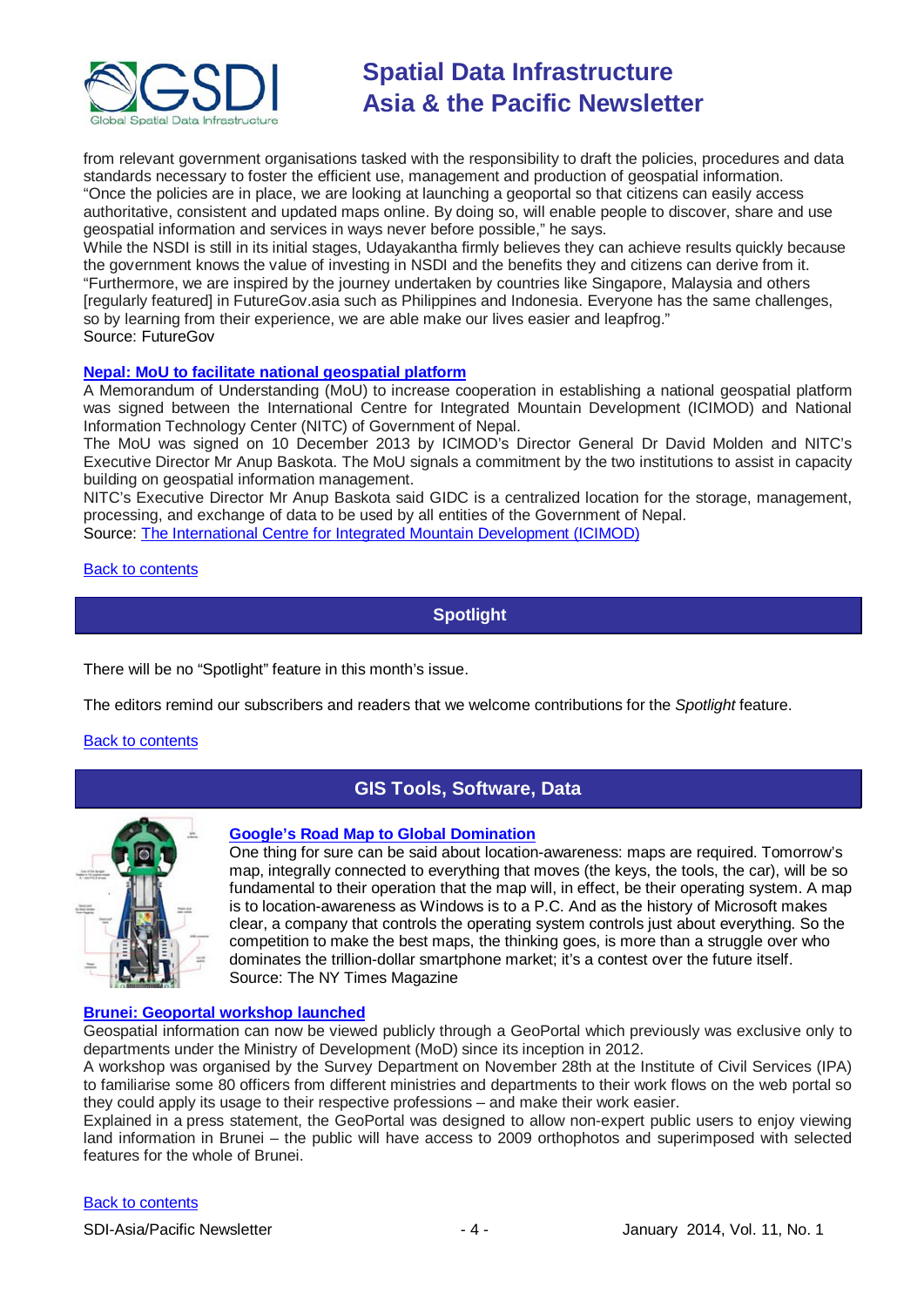

The system also provides an online search engine using location names, places of interest, geographical coordinates and lot parcels. According to the guest of honour, Hj Muhd Lutfi Abdullah, Permanent Secretary (Administration and Finance) in the Ministry of Development (MoD) during the launching ceremony, the usage of Internet, especially in the context of governmental matters, made the provision of services to the public more convenient.

Source: [BorneoBulletin](http://borneobulletin.brunei-online.com/index.php/2013/11/29/geoportal-workshop-launched/) and the Brunei Times

# **[First Heart of Borneo spatial meeting held](http://wwf.panda.org/?212013/The-First-Heart-of-Borneo-Spatial-Meeting)**

Preceded by the recent 7th Heart of Borneo (HoB) Trilateral Meeting in Brunei in September 2013, HoB Geographical Information System (GIS) meeting was organized in October, for the first time since it was initially discussed in 2008. The discussion evolved around the organizational and working modalities of the technical committee on GIS, presentations on national policy on spatial land-use planning, and identification of possible ioint activities.

The meeting was considered useful to build a better understanding on each country's land-use management and the underlying principles. It is a reality that each country in the HoB regulates different land use plans and therefore different land-use management. Despite the fact of differences, the three countries demonstrated willingness to cope with the challenge. With distinct land classification or nomenclature, the essential function of land-use planning is understood and has become reference and knowledge for each country to develop better policy and practices on land-use management that considers balance between conservation and development. Source: Panda.org

# **[Panono Panoramic Ball Camera](http://www.panono.com/ballcamera/) Take 360° X 360° Full-**

# **Spherical Images**

The Panono's ball shape just makes you want to toss it into the air. That's what you're supposed to do. It's playful and fun and so easy to use. You toss it in the air and an accelermoter inside the camera measures the launch acceleration to calculate when the camera is at its highest point and barely moving. At that point, all 36 cameras are triggered and the moment is captured, 360° X 360° of it. [Eiffel Tower,](http://www.panono.com/v/524/) [New York rooftop,](http://www.panono.com/v/1197/) [Golden Gate bridge,](http://www.panono.com/v/707/)

[descriptive Video](http://www.panono.com/ballcamera/) Source: [GISuser blog](http://blog.gisuser.com/2013/12/07/wow-photog-technology-panono-panoramic-ball-camera-icanhaz/)



| <b>Diameter</b>          |  |
|--------------------------|--|
| 4.33 inches (11 cm)      |  |
| Weight:                  |  |
| 0.66 pounds (300 grams)  |  |
| Carnera body:            |  |
| Tough clear plastic      |  |
| Cameras:                 |  |
| 36 fixed focus cameras   |  |
| <b>Total resolution:</b> |  |
| 72 megapixels            |  |
| Mobile App.              |  |
| for iOS6+ and Android4+  |  |



# **['Un-Mappable' Great Barrier Reef Finally Mapped](http://www.amerisurv.com/content/view/12008/)**

German and Australian scientists today launched a set of groundbreaking, high resolution, shallow water topography maps for the entire Great Barrier Reef. These world-first digital maps of the coral reefs, using satellite derived depth (bathymetry) techniques, are a critical step towards identifying, managing and essentially preserving and protecting what lies within the waters of this global icon.

[Links, including product and images.](http://www.eomap.de/great-barrier-reef) Source: The American Surveyor

# **[The FOUR laws that define our cities](http://www.newscientist.com/article/mg22029470.400-four-simple-principles-to-plan-the-best-city-possible.html)**

- 1. Cities develop so that citizens can meet anybody else in the city
- 2. Urban mobility is essential … but it comes at a cost
- 3. City infrastructure networks growth is incremental and decentralized
- 4. Human effort is "bounded"

Source: The New Scientist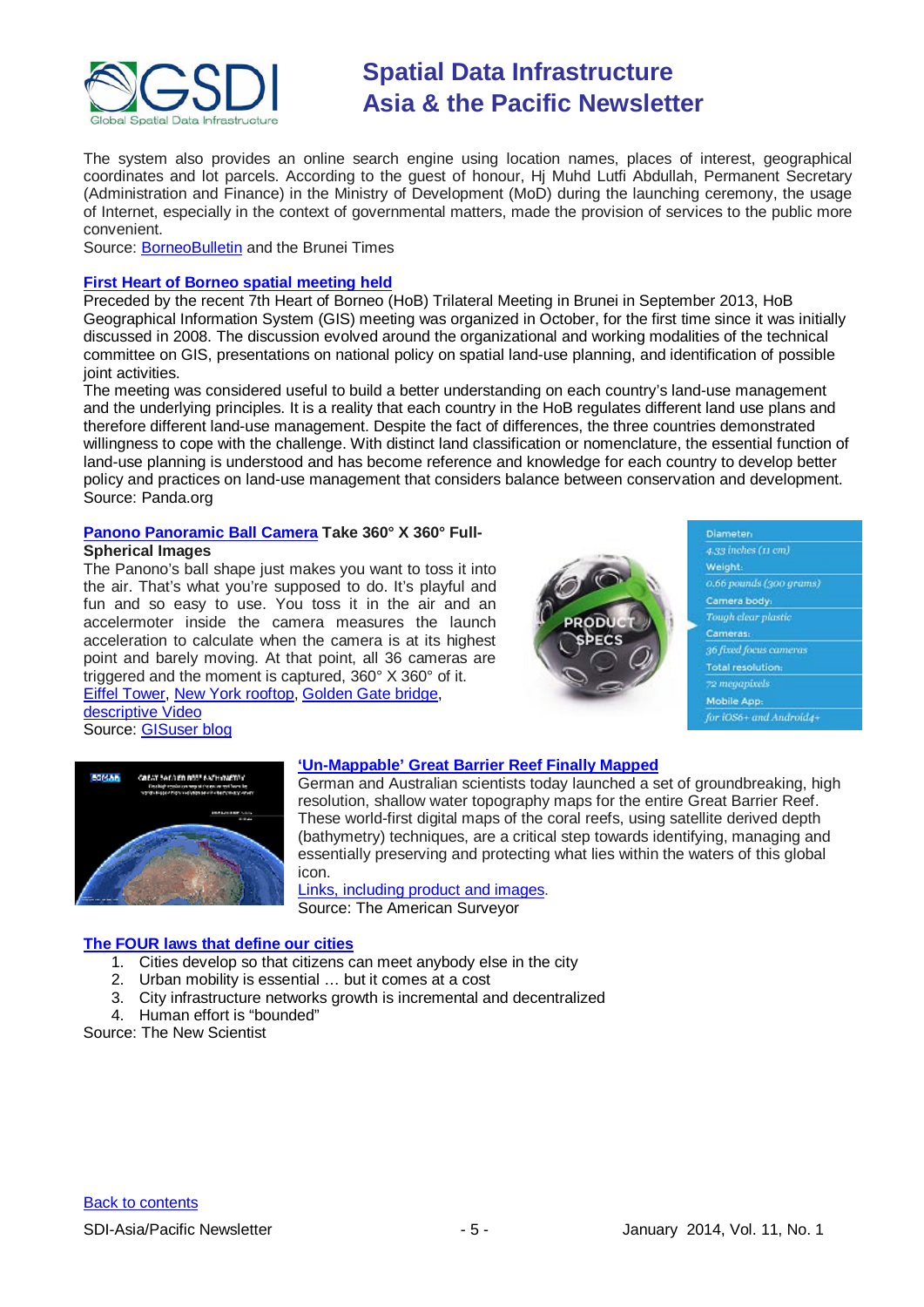

# **News from abroad**

<span id="page-5-0"></span>*"This section has been included to highlight some of the developments happening outside the region which demonstrate SDI in action.*

# **[Three million properties shown to be at risk of flash flooding in England](http://www.theguardian.com/environment/2013/dec/12/three-million-properties-at-risk-flash-flooding?CMP=ema_632)**

New maps from Environment Agency reveal level of risk to properties – including No 10 Downing Street Three million properties in England, including No 10 Downing Street, are at risk of flash flooding, according to new maps published by the Environment Agency on Thursday.

The maps, the first of their kind to be made available to the public, were described by the agency as a "vital service", enabling homeowners to check their level of risk.

Source: The Guardian and UK [Environment Agency](http://watermaps.environment-agency.gov.uk/wiyby/wiyby.aspx?topic=ufmfsw#x=357683&y=355134&scale=2) and [The Atlantic "Cities":](http://www.theatlanticcities.com/neighborhoods/2013/12/what-london-would-look-if-thames-barrier-failed/7799/) Maps

# **[Oil Spill Map to Show Where the Oil will Travel in a PacNW Spill](http://blog.gisuser.com/2013/12/10/salish-sea-oil-spill-map-will-show-where-the-oil-will-travel-in-a-pacnw-spill/)**

An interesting new story map from the PacNW from the Raincoast Conservation Foundation and the Georgia Strait Alliance reveals sensitive areas and reveals where the oil would travel should a major spill take place in the area now know as the Salish Sea. How is it done? In an innovative project, the groups are dropping over 1000 small drift cards (4" x 6" pieces of bright yellow plywood, each with a unique serial number) at locations of higher risk of incident along the oil tanker route that runs from Burrard Inlet, through the Gulf and San Juan Islands and out into the Strait of Juan de Fuca.

Source: GISuser blog



## **[Bing Maps Preview Arrives on Windows 8.1](http://www.bing.com/blogs/site_blogs/b/search/archive/2013/12/05/maps3d.aspx)**

As Microsoft promised during its BUILD developer conference earlier this year, the company today launched a first preview of its new maps app for Windows 8.1. The highlight of this release is the addition of 3D imagery, something Microsoft tried a few years ago with Bing Maps online but then shelved after it moved away from its proprietary Silverlight technology. The new app is now available in the Windows Store. Microsoft says to create these 3D imagery, it processed over

121 trillion pixels to date to build this 3D environment. And it shows. The imagery is extremely clear and detailed, and after a first look, it feels like it easily rivals and often bests Google's efforts, especially when it comes to trees and smaller objects like cars and kiosks. Source: Bing blogs and [TechCrunch](http://techcrunch.com/2013/12/05/microsoft-launches-bing-maps-preview-with-high-res-3d-imagery/)

### **UNITED STATES - [House Committee Hearing Finds Federal Government Lacks Geospatial Coordination](http://www.lidarnews.com/content/view/10189/136/)**

Transparency, coordination and accountability for Federal geospatial data and land ownership are lacking, according Congressional testimony before the Subcommittee on Energy and Mineral Resources of the House Committee on Natural Resources on December 5, 2013.

The hearing focused on H.R. 1604, the "Map It Once, Use It Many Times Act" and H.R. 916, the "Federal Land Asset Inventory Reform" or "FLAIR" Act. The proposed legislation is meant to streamline Federal spatial data and utilize modern geospatial products and services to provide accountability and savings to taxpayers. Revealed during testimony was the fact that the Federal government does not have "a complete picture of how much money is being spent on geospatial investments across the federal government because, as noted, what was being reported may not have captured all geospatial spending, and the data had not been reliable," said David Powner, Director, Information Technology Management Issues, Government Accountability Office (GAO). Moreover, GAO noted that collecting such information is "not a priority" for the Office of Management and Budget (OMB).

Source: LiDAR News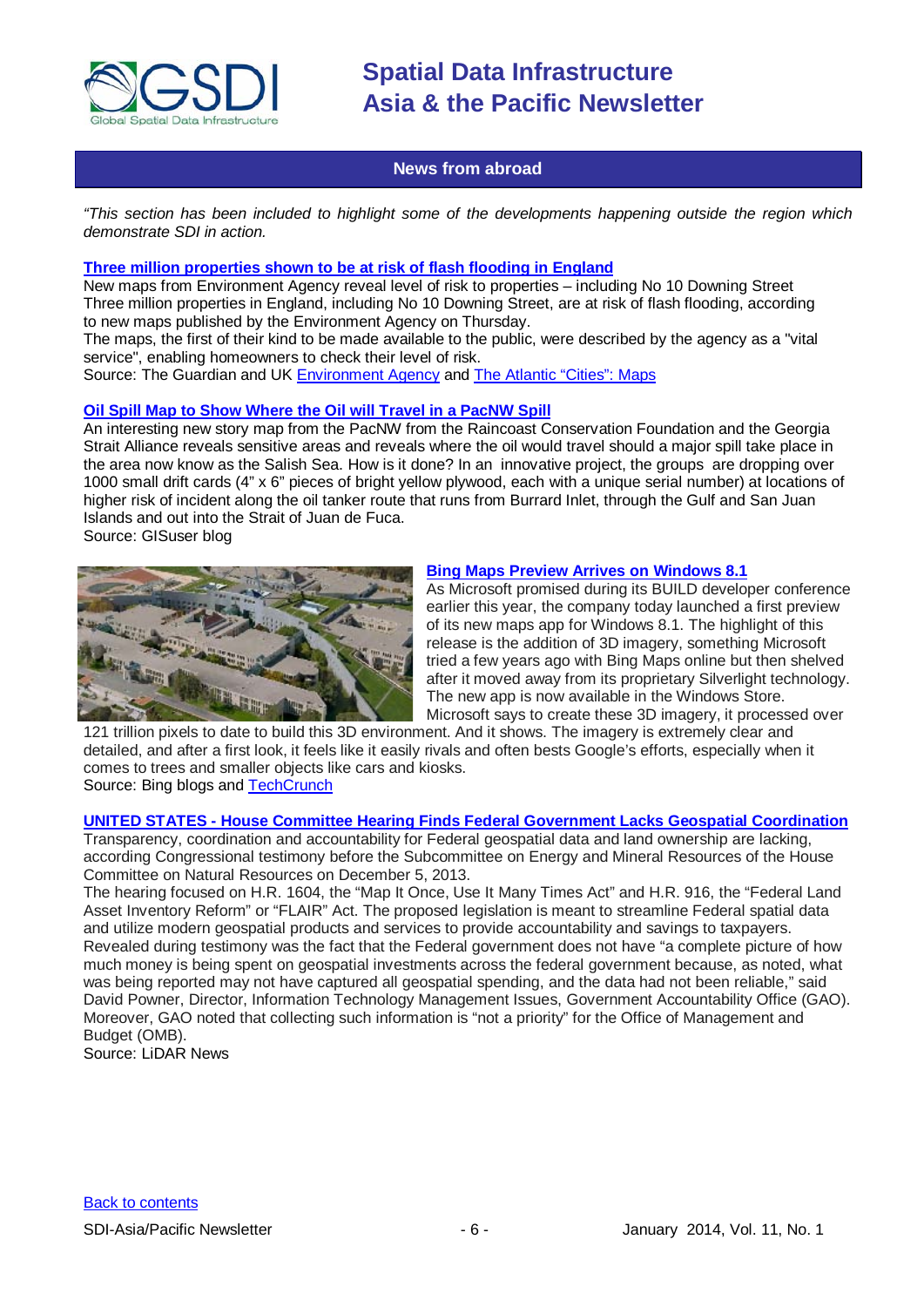

# **Articles**

# <span id="page-6-0"></span>**[Do our brains pay a price for GPS?](http://www.bostonglobe.com/ideas/2013/08/17/our-brains-pay-price-for-gps/d2Tnvo4hiWjuybid5UhQVO/story.html) - How a useful technology interferes with our 'mental mapping' and what to do about it** by Leon Neyfakh

When we use GPS, the research indicates, we remember less about the places we go, and put less work into generating our own internal picture of the world.

Source: The Boston Globe

# **[EnviroGRIDS Special Issue on "Building a Regional Observation System in the Black Sea catchment"](http://thesai.org/Publications/EnviroGRIDS)**

International Journal of Advanced Computer Science and Applications (IJACSA) (2013)

You can download the full issue (above link) or separate papers at:

<http://thesai.org/Publications/ViewIssue?volume=3&issue=3&code=SpecialIssue>

**Editorial** 

Paper 1: Black Sea Catchment Observation System as a Portal for GEOSS Community

Paper 2: Building Regional Capacities for GEOSS and INSPIRE: a journey in the Black Sea Catchment

Paper 3: Enabling Efficient Discovery of and Access to Spatial Data Services

Paper 4: OGC Compliant Services for Remote Sensing Processing over the Grid Infrastructure

Paper 5: Grid Based Processing of Satellite Images in GreenLand Platform

Paper 6: Mathematical Modeling of Distributed Image Processing Algorithms

Paper 7: Remotely Sensed Data Processing on Grids by Using GreenLand Web Based Platform

Paper 8: Calibration of SWAT Hydrological Models in a Distributed Environment Using the gSWAT Application Paper 9: An Interoperable, GIS-oriented, Information and Support System for Water Resources Management

Paper 10: Web Based Access to Water Related Data Using OGC WaterML 2.0

Paper 11: OWS4SWAT: Publishing and Sharing SWAT Outputs with OGC standards

### **Scope of this Special Issue**

With 30 partners distributed in 15 countries, the [enviroGRIDS project](http://www.envirogrids.net/) is contributing to the Global Earth Observation System of Systems (GEOSS) by promoting the use of web-based services to share and process large amounts of key environmental information in the Black Sea catchment (2.2 mio. km2, 24 countries, 160 million inhabitants). The main aim of the project is to assess water resource in the past, the present and the future, according to different socio-economic scenarios. The objective is also to develop datasets that are compatible with the European INSPIRE Directive on spatial data sharing across Europe. The data and metadata gathered and produced on the Black Sea catchment will be distributed through the enviroGRIDS geoportal. The challenge is to convince and help regional data holders to make available their data and metadata to a larger audience in order to improve our capacity to assess the sustainability and vulnerability of the environment.

<span id="page-6-1"></span>[Back to contents](#page-0-0)

# **Books and Journals (including Videos and Web publications)**

# **CALL for PAPERS: [Special Issue "NeoGeography and WikiPlanning 2014"](http://www.mdpi.com/journal/futureinternet/special_issues/neogeography-wikiplanning-2014)**

### A special issue of Future Internet

# **Deadline for manuscript submissions: 15 March 2014**

The special issue will examine the creation, diffusion, and use, through the web, of geographic information and focuses particularly on the Web 2.0 phenomenon, so as to understand how the interaction between producers and non-expert users can modify the traditional fundamentals of map making, which is one of the most ancient forms of human expression. Other than IT and spatial experts (or spatially aware professionals or academics), the issue's topic should be attractive for people not directly dealing with such 2.0 spatial issues, but who are active as scholars in spatially related disciplines (*i.e.*, geography, geoscientists, spatial economists, spatial planners, *etc*.). These scholars can contribute with a vision on the role of the "traditional" mainstream subject and their relationship with such new instruments and tools.

The special issue represents an opportunity for provocative debate and reflection on the roles of both traditional disciplines*(e.g*., geography, economics, planning, *etc*.) and of new ones (*e.g.*, GI sciences, image processing, *etc.*) in comparison with the bottom-up blossoming of uncontrolled, nearly anarchical geographical expressions.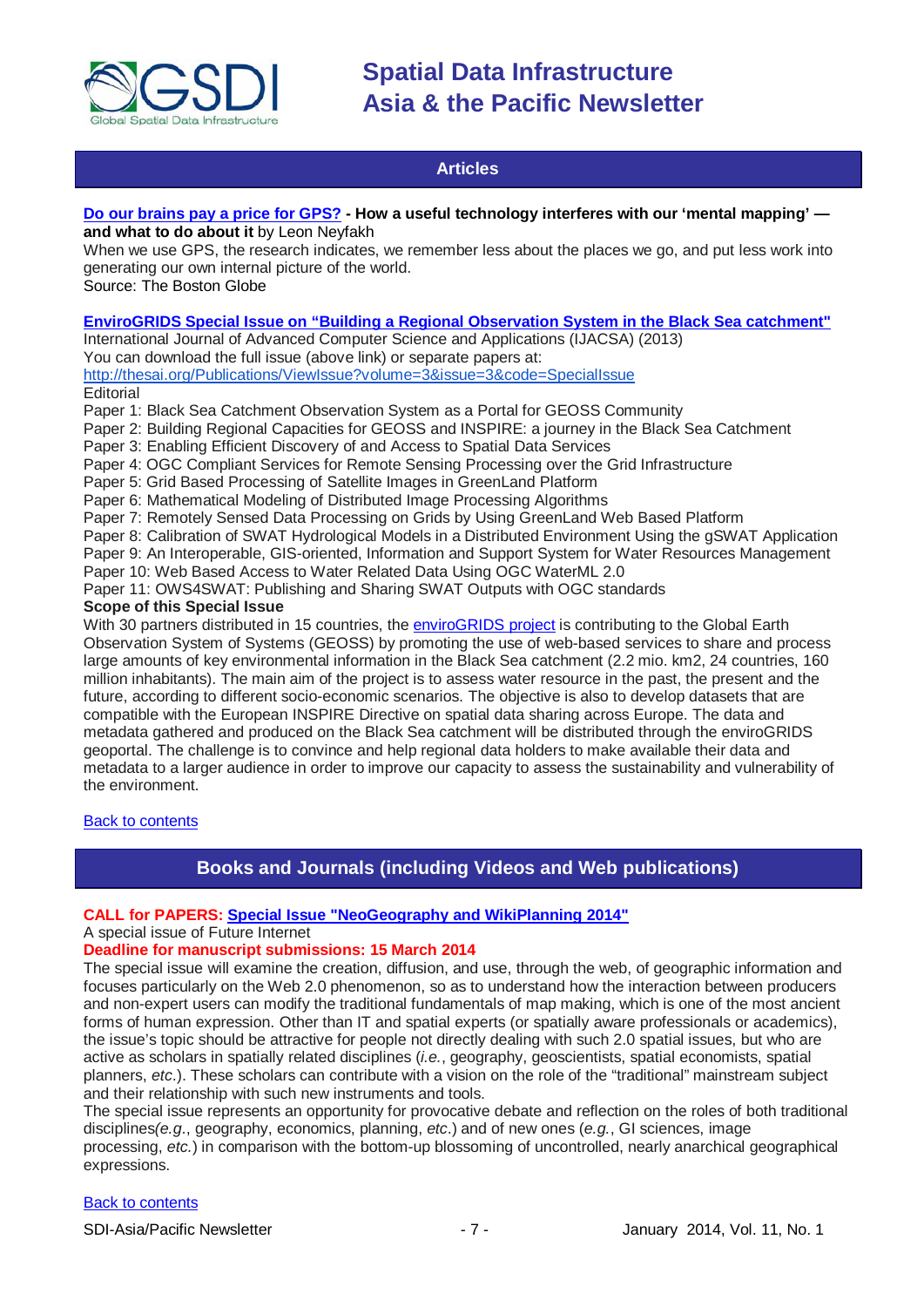

# **CALL for PAPERS: [Earth Science Informatics, Special Issue](http://tw.rpi.edu/media/latest/ESIN_SeS_CFP.pdf)** ‒ **Semantic e-Science - Call for papers Full papers due: March 15, 2014**

As the volume, complexity, and heterogeneity of data resources grow, scientists increasingly need new capabilities that rely on "semantic" approaches (e.g., in the form of ontologies and vocabularies — machine encodings of terms, concepts, and relations among them) to help understand the meaning of data. The field of semantic e-Science fosters the growth and development of data-intensive scientific applications based on semantic methodologies and technologies, as well as related knowledge-based approaches. In recent years, semantic methodologies and technologies have been gaining momentum in e-Science areas such as solarterrestrial physics, geology, ecology, oceanography, meteorology, and life sciences, to name a few. The developers of e-Science infrastructures are increasingly in need of semantic-based methodologies, tools, and middleware. This infrastructure will in turn facilitate scientific knowledge modeling, logic-based hypothesis checking, semantic data integration, application composition, integrated knowledge discovery and data analysis for different scientific domains, and building systems for use by scientists, students, and, increasingly, nonexperts.

This special issue invites research papers that demonstrate how semantic methodologies and technologies are currently meeting scientific or engineering goals in Earth and space science domains. Papers should highlight the innovative designs, methods or applications associated with the semantic

technologies. Review papers presenting state-of-the-art knowledge about a subject in semantic e-Science and methodology and software papers about a new algorithm or software package are also welcome. Authors should prepare their papers following the instructions for authors provided by Earth Science Informatics. Papers should be submitted on-line indicating the special issue "Semantic e- Science". Authors may contact a guest editor about their intention to submit, including a short description of the intended submission.

[Earth Science Informatics is a widely indexed and circulated international journal](http://www.springer.com/earth+sciences+and+geography/journal/12145)

#### **CALL for PAPERS: [Special Issue "Earth Observation for Water Resource Management in Africa"](http://www.mdpi.com/journal/remotesensing/special_issues/water_management_in_africa)** Remote Sensing Journal **Deadline for manuscript submissions: March 31, 2014**

The concept of Integrated Water Resource Management (IWRM) is seen as an opportunity to help manage water variability and the wide spread water scarcity in Africa. One key component missing from IWRM in Africa is the limited knowledge of the available extent and quality of water resources at basin level. Earth Observation (EO) technology can help fill this information gap by assessing and monitoring water resources at adequate temporal and spatial scales. The goal of this Special Issue is to understand and demonstrate the contribution which satellite observations, consistent over space and time, can bring to improve water resource management in Africa. Possible EO products and applications range from catchment characterization, water quality monitoring, soil moisture assessment, water extent and level monitoring, irrigation services, urban and agricultural water demand modeling, evapotranspiration estimation, ground water management, to hydrological modeling and flood mapping/forecasting. Some of these EO applications have already been developed by African scientists within the 10 year lifetime of the TIGER initiative: [Looking after Water in Africa,](http://www.tiger.esa.int/) whose contributions are intended to be the starting point of this Special Issue and is only one example of the wide range of activities in the field. Contributions from the entire African and international scientific community dealing with the challenges of water resource management in Africa are the target of the special issue. In the years to come, an ever increasing number of international EO missions, such as the Landsat, ALOS, CBERS and RESOURCESAT mission suites, the family of Sentinel missions and the SMAP mission, will provide an unprecedented capacity to observe and monitor the different components of the water cycle. This Special Issue aims also at reviewing the latest developments in terms of new missions as well as related EO products and techniques that will be available in the near future to face some of the major challenges for IWRM in Africa.

# **[Arab Region: Atlas of Our Changing Environment](http://www.unep.org/Documents.Multilingual/Default.asp?DocumentID=2756&ArticleID=10678&l=en)**

The first Atlas of its kind in the Arab region was released this past week by the United Nations Environment Programme (UNEP) and the Abu Dhabi Global Environmental Data Initiative (AGEDI), supported by the Environment Agency – Abu Dhabi (EAD). Over 100 satellite images contained in the publication titled "The Arab Region: Atlas of Our Changing Environment" are used to examine environmental change that has taken place at more than 80 locations across the Arab region, using a combination of on-the-ground photographs, current and historical satellite images, with narrative based on extensive scientific evidence.

Before-and-after studies in the Atlas clearly demonstrate the pace of development in the region, offering compelling examples of wide-ranging environmental change, including land use change, urban growth, degradation of marine and coastal areas, altered hydrology and shrinking water bodies, loss of habitats and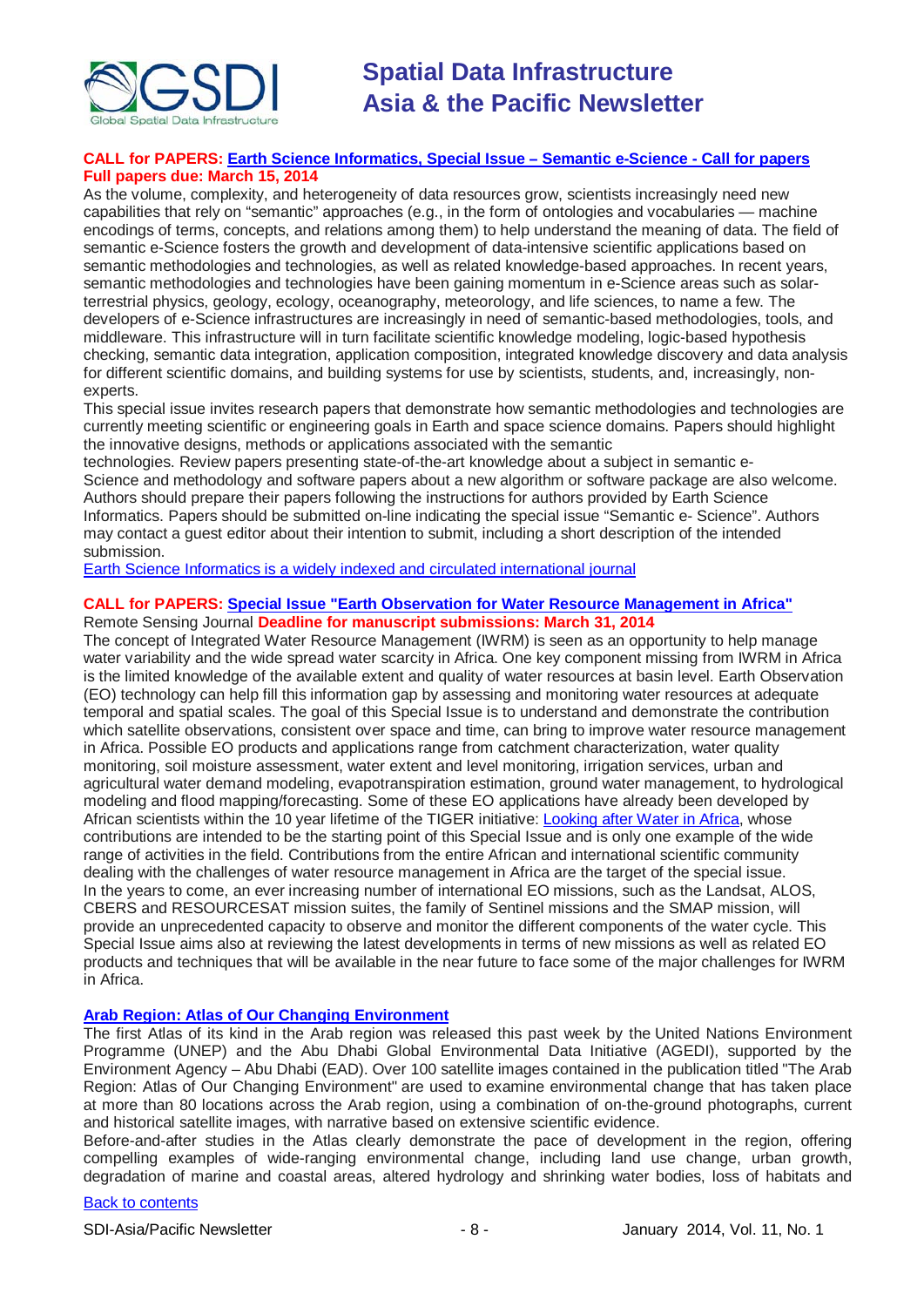

impacts of climate change. The Atlas images serve to highlight the distinctive environmental circumstances and challenges faced in the Arab region, from limited freshwater resources, rapid urbanization, depletion of natural resources, and the vulnerability of many Arab settlements to environmental risks and natural disasters. [Link to the Atlas](http://na.unep.net/atlas/viewAtlasBookWithID.php?atlasID=2447) **[Atlas YouTube video](http://www.youtube.com/watch?v=g4frRsNihwI)** [Press release](http://www.agedi.ae/pages/content/PRL_Change%20Atlas_08122013.pdf)

# **[GSDI and IGS Global News, Volume 3 Number 9 for 2013 \(October 2013\)](http://www.gsdi.org/newsletters#GSDI) (PDF)**

**[MMA Location Terminology Guide](http://www.mmaglobal.com/location-terminology-guide)**

**[World Disasters Report 2013: Focus on technology and the future of humanitarian action](http://www.ifrc.org/PageFiles/134658/WDR%202013%20complete.pdf)**

**[2013 Tasmanian Bushfires Inquiry Report](http://www.dpac.tas.gov.au/divisions/osem/2013_tasmanian_bushfires_inquiry_report/2013_tasmanian_bushfires_inquiry_report)**

**[Disaster Risk Management in Asia and the Pacific Issues Paper \(April 2013\)](http://www.pacificdisaster.net/pdnadmin/data/original/ADB_2013_DRM_Asia_Pacific.pdf)**

# **D\_City: New report on modelling Earth systems for climate and environmental solutions**

The world's first comprehensive 'snapshot' report on how science and technology leaders are supporting the 'global Earth observation system of systems' (GEOSS) project. Titled *D\_City: Digital Earth | Virtual Nations | Data Cities*, the report has been produced to explain to urban development professionals the emerging 'Google era' of satellite Earth observations and geospatial science and technologies for modelling climate-related environmental solutions.

Co-edited by urbanists and scientists leading the digital cities working party of the International Society for Digital Earth, the book's first printings have been sponsored by the Group on Earth Observatons secretariat in Geneva, led by Ms Barbara J. Ryan.

GEO is supporting D\_City's proposed 'network concept diagram' for the GEOSS project – which suggests a new stream of 'Virtual Nations' projects and increasing integrations of computer modelling the stocks and flows of nature, buildings and cities.

The GEO news article is at [earthobservations.org.](http://earthobservations.org/) The report (with downloadable PDF) is available from [dcitynetwork.net/manifesto.](http://dcitynetwork.net/manifesto) Printed copies can be ordered from DCity at [info@dcitynetwork.net.](mailto:info@dcitynetwork.net) The media release is at [http://dcitynetwork.net/wp-content/uploads/2013/09/GEOISDE-Data-Cities-press](http://dcitynetwork.net/wp-content/uploads/2013/09/GEOISDE-Data-Cities-press-release.pdf)[release.pdf](http://dcitynetwork.net/wp-content/uploads/2013/09/GEOISDE-Data-Cities-press-release.pdf) . A blogpost with links to press coverage of the report is at [http://dcitynetwork.net/2013/09/geo](http://dcitynetwork.net/2013/09/geo-sponsors-first-printings-of-d_city-report/)[sponsors-first-printings-of-d\\_city-report/](http://dcitynetwork.net/2013/09/geo-sponsors-first-printings-of-d_city-report/)

# **[A History of the World in 12 Maps](http://www.amazon.com/A-History-World-12-Maps/dp/product-description/0670023396/ref=dp_proddesc_0?ie=UTF8&n=283155&s=books) [Hardcover]** by Jerry Brotton

A fascinating look at twelve maps—from Ancient Greece to Google Earth—and how they changed our world

### **[NewGeography website](http://www.newgeography.com/)**

# **[Mapping London blog](http://mappinglondon.co.uk/)**

# **[LandScan: a news update from Land Information New Zealand, Issue 66](http://www.linz.govt.nz/sites/default/files/docs/supporting-info/about-linz/publications/landscan-201303.pdf) [\(September](http://www.linz.govt.nz/sites/default/files/docs/supporting-info/about-linz/publications/landscan-201303.pdf) 2013)**

In this issue...

- International acclaim for the LINZ Data Service
- Property rights reputation remains high
- LINZ establishes Crown Land Centre of Expertise
- Location-based information to boost Canterbury recovery
- First new nautical paper chart produced in-house
- LINZ takes learners on a geospatial adventure
- Stakeholder survey thanks for your feedback

### **[Borderlines blog from the New York Times](http://opinionator.blogs.nytimes.com/category/borderlines/)**

Countries are defined by the lines that divide them. But how are those lines decided — and why are some of them so strange? Borderlines explores the stories behind the global map, one line at a time. by Frank Jacobs

Frank Jacobs is a London-based author and blogger. He writes about cartography, but only the interesting bits. His other blog is [Strange Maps](http://bigthink.com/blogs/strange-maps)

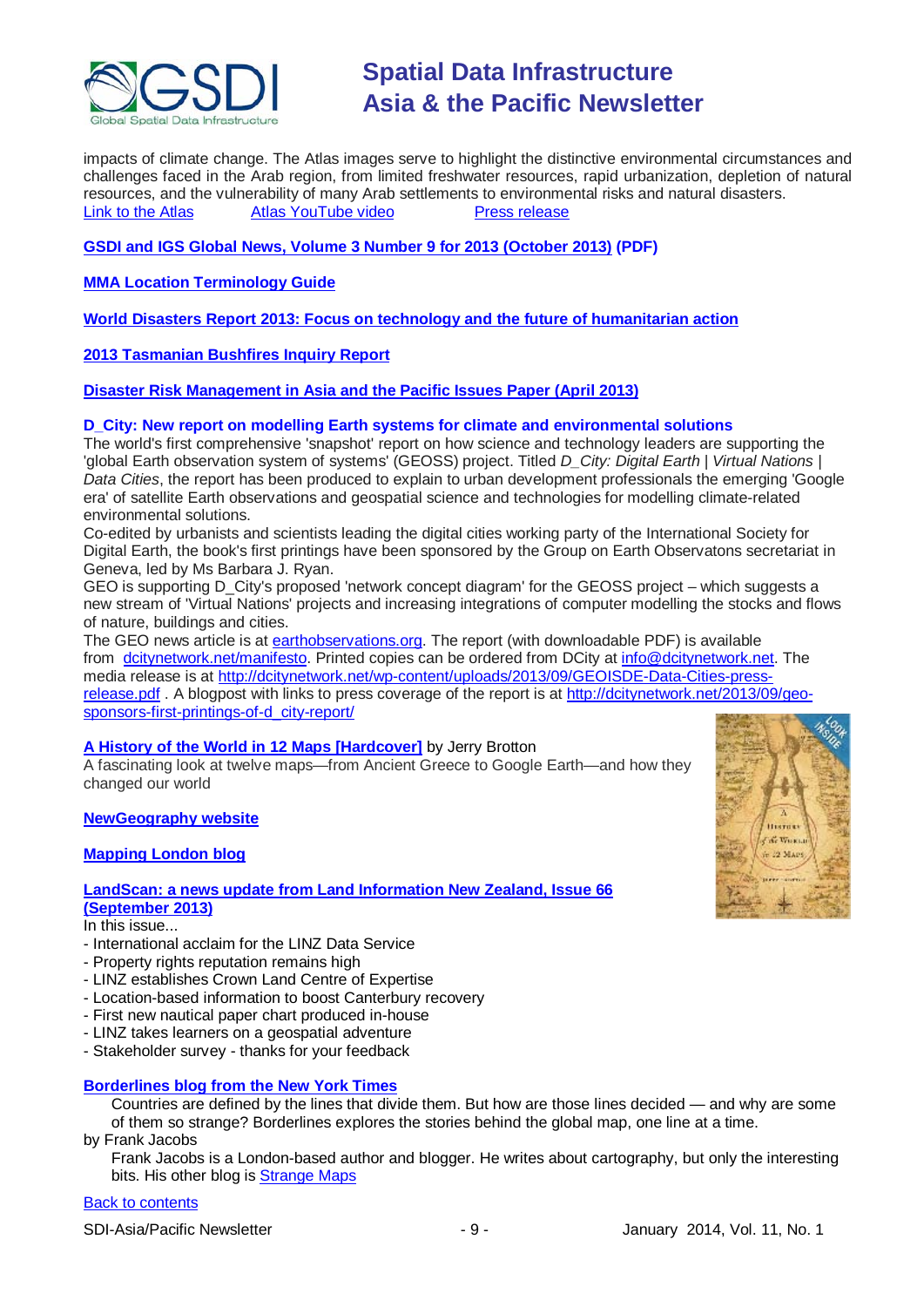

### Blog of **[Ragnvald Larsen, geographer](http://www.mindland.com/wp/)**

Geographer working with maps at the Norwegian Directorate for Nature Management. Part of his job is to contribute to development aid projects.

Steve Goldman's **[Map Fodder](http://www.mapfodder.com/index.html)** website

#### **[Location matters: spatial standards for the Internet of Things](http://www.itu.int/dms_pub/itu-t/oth/23/01/T23010000210001PDFE.pdf)**

[ITU-](http://newslog.itu.int/archives/148)T's latest Technology Watch report introduces readers to location (spatial) standards and their role in enabling the Internet of Things, describing how communications infrastructure has increased people's associations with the natural and built environment as well as how this can be leveraged to improve governance and service delivery by revealing new insights into how we interact with one another and the services and infrastructures that surround us.

Authored by staff and members of the Open Geospatial Consortium (OGC), with support from ITU-T, the report is titled "Location matters: Spatial standards for the Internet of Things" and can be [downloaded](http://www.itu.int/dms_pub/itu-t/oth/23/01/T23010000210001PDFE.pdf) free of charge.

The report discusses the technologies and standards emerging in support of location-based services (LBS), analyzing shortfalls in interoperability and highlighting where global standardization can tap the full potential of these fast-maturing technologies and the valuable data they return.

Spatial standards' role in the marketplace is critiqued with a view to uncovering clear trends or market drivers, and readers will discover that location matters in a wide range of sectors, with examples being made of emergency and disaster



management and response; smart infrastructure; smart water management; and, of course, transportation. The report goes on to describe the spatial standards landscape, looking at the activities of the involved standardization bodies and concluding with an analysis of the greatest obstacles to be overcome in the spatial standards arena.

**[David Rumsay Map Collection](http://www.davidrumsey.com/)**

**International Society for Digital Earth** - August, 2012 [Newsletter](http://www.digitalearth-isde.org/news/isde-newsletter(201208).html)

**[Thoughts on the Geospatial industry, Open Standards and Open Source](http://cameronshorter.blogspot.com/2011/06/memoirs-of-cat-herder-coordinating.html)** Cameron Shorter's blog

**New Zealand - SDI Cookbook Chapter 6 – [Government and Industry, moving forward.](http://www.geospatial.govt.nz/sdi-cookbook-chapter-6-government-and-industry-moving-forward) Carnival Of The Geospatialists #3 - [Musings and Down-Right Cool Things Shared by the Geo Faithful](http://www.gisuser.com/content/view/25690/28/)**

**[Open Planet 5, the magazine published for the International gvSIG Conference is now available in](http://jornadas.gvsig.org/descargas/magazine)  [electronic format](http://jornadas.gvsig.org/descargas/magazine)**

# **[SDI Magazine](http://www.sdimag.com/)**

**[Technology & More](http://www.trimble.com/technologyandmore/i2-2013/)** (July 2013)

**[Mother Pelican: A Journal of Sustainable Human Development](http://www.pelicanweb.org/solisustv09n11page1.html)** The November 2013 issue has been published

**LiDAR News, Vol 3, No 16** (Vol 3, No 19, 18 [December, 2013\)](http://www.lidarnews.com/newsletter/Vol3No19.htm) [\(Vol 3, No 20; 19 December, 2013\)](http://www.lidarnews.com/newsletter/Vol3No20.htm)

**[LiDAR News magazine](http://lidarnews.com/emag/2013/vol3no6/index.html)** (December, Vol 3, No 6, 2013)

**[Think Quarterly](http://thinkquarterly.co.uk/#aboutthebook)** – Google's new on-line magazine

**[Coordinates](http://mycoordinates.org/pdf/feb13.pdf)** monthly magazine - **PDF** (February 2013)

**[SERVIR-Africa community news](http://www.servirglobal.net/africa/en/News/CommunityNews.aspx)**

**GISuser - [GIS and Geospatial Technology News](http://www.gisuser.com/)**

[Back to contents](#page-0-0)

SDI-Asia/Pacific Newsletter 1992 - 10 - 10 - January 2014, Vol. 11, No. 1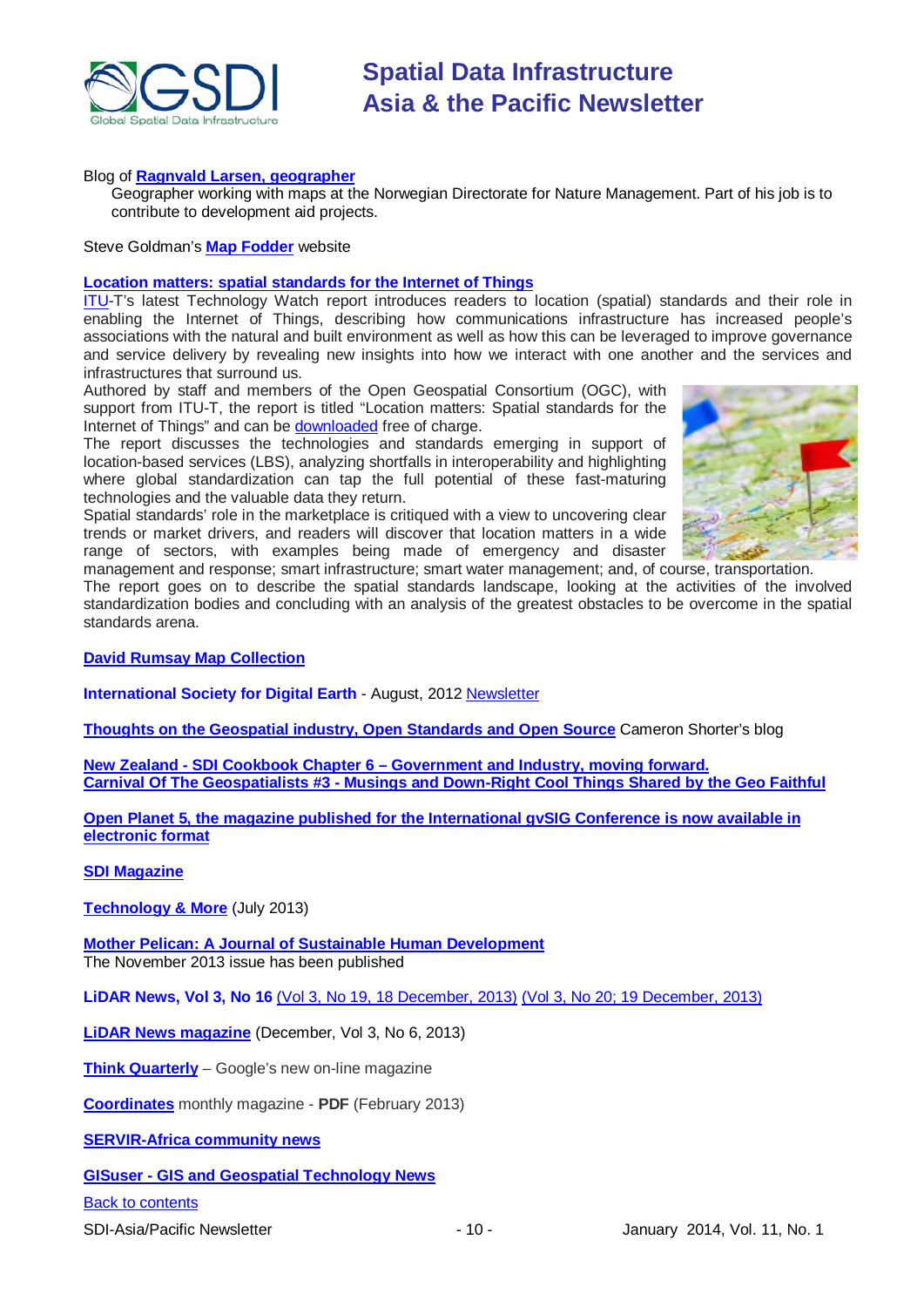

# **[National Geographic website](http://www.nationalgeographic.com/)**

**[The Atlantic Cities website](http://www.theatlanticcities.com/)** including [Maps](http://www.theatlanticcities.com/posts/map/)

**[Professional Surveyor](http://www.profsurv.com/)** magazine

**[The American Surveyor](http://www.amerisurv.com/newsletter/30OCT2013.htm)** newsletter (October 30), **[The American Surveyor](http://www.amerisurv.com/newsletter/13NOV2013.htm)** newsletter (November 13) **[The American Surveyor](http://www.amerisurv.com/newsletter/27NOV2013.htm)** newsletter (November 27)

**[The American Surveyor Vol.10 No.9](http://amerisurv.com/emag/2013/vol10no9/index.html)** (September 2013)

**[My Co-ordinates e-zine](http://mycoordinates.org/pdf/oct13.pdf)** – October 2013 issue (PDF)

**[UN-SPIDER](http://www.un-spider.org/about/newsletter/un-spider-newsletter-213-earth-observation-disaster-response) Newsletter** June 2013

**[UN SPIDER Updates](http://www.un-spider.org/about/updates/un-spider-updates-may-2013)** November 2013

**[Thematic Mapping blog](http://blog.thematicmapping.org/)** Terrain mapping with Mapnik

<span id="page-10-0"></span>**[Back to contents](#page-0-0)** 

# **Just for Fun!**

# **[Yahoo! Autocomplete to Insult Your City](http://www.theatlanticcities.com/neighborhoods/2013/12/please-allow-googles-autocomplete-insult-your-city/7750/)**

Who knew Yahoo! had such an attitude? Type the name of a city into the search bar, and the autocomplete function will invariably spit out an insult: "Philadelphia is ugly," "Detroit is crap," "Memphis is a hellhole," "Washington is Hollywood for ugly people."

AND "Japan is weird", "New Zealand is in which continent?", and "Laos is the capital of which country?"

Source: The Atlantic "Cities": Maps

**[Time & Navigation: the untold story of getting from here to there –](http://timeandnavigation.si.edu/) Exhibition [at the Smithsonian](http://timeandnavigation.si.edu/)**

# **[Delaware Students Build Tallest Structure -](http://www.amerisurv.com/content/view/12040/153/) Guinness World Record verified [by total station technology](http://www.amerisurv.com/content/view/12040/153/)**

It stands at 112 feet and 11¾-inches tall, establishing a new world record for a tower constructed with interlocking plastic bricks, aka Legos. Brick by small plastic brick, the students of Delaware's Red Clay School Consolidated District diligently snapped together each Lego section of the new Guinness World Record setter, toppling the previous tower's record of 106 feet. The prior record-holding Lego tower was built in Prague in 2012. Source: The American Surveyor newsletter (November 27)

**[The Atlantic "Cities" Favorite Maps of 2013](http://www.theatlanticcities.com/technology/2013/12/most-innovative-maps-2013/7952/)**

**[A Satellite Map Capable of Erasing All the World's Clouds](http://www.theatlanticcities.com/technology/2013/04/satellite-map-capable-erasing-all-worlds-clouds/5176/)**

**[Awesome Maps and Data Visualizations from 2013 -](http://www.gisuser.com/content/view/31781/222/) Part 1** Source: GISuser

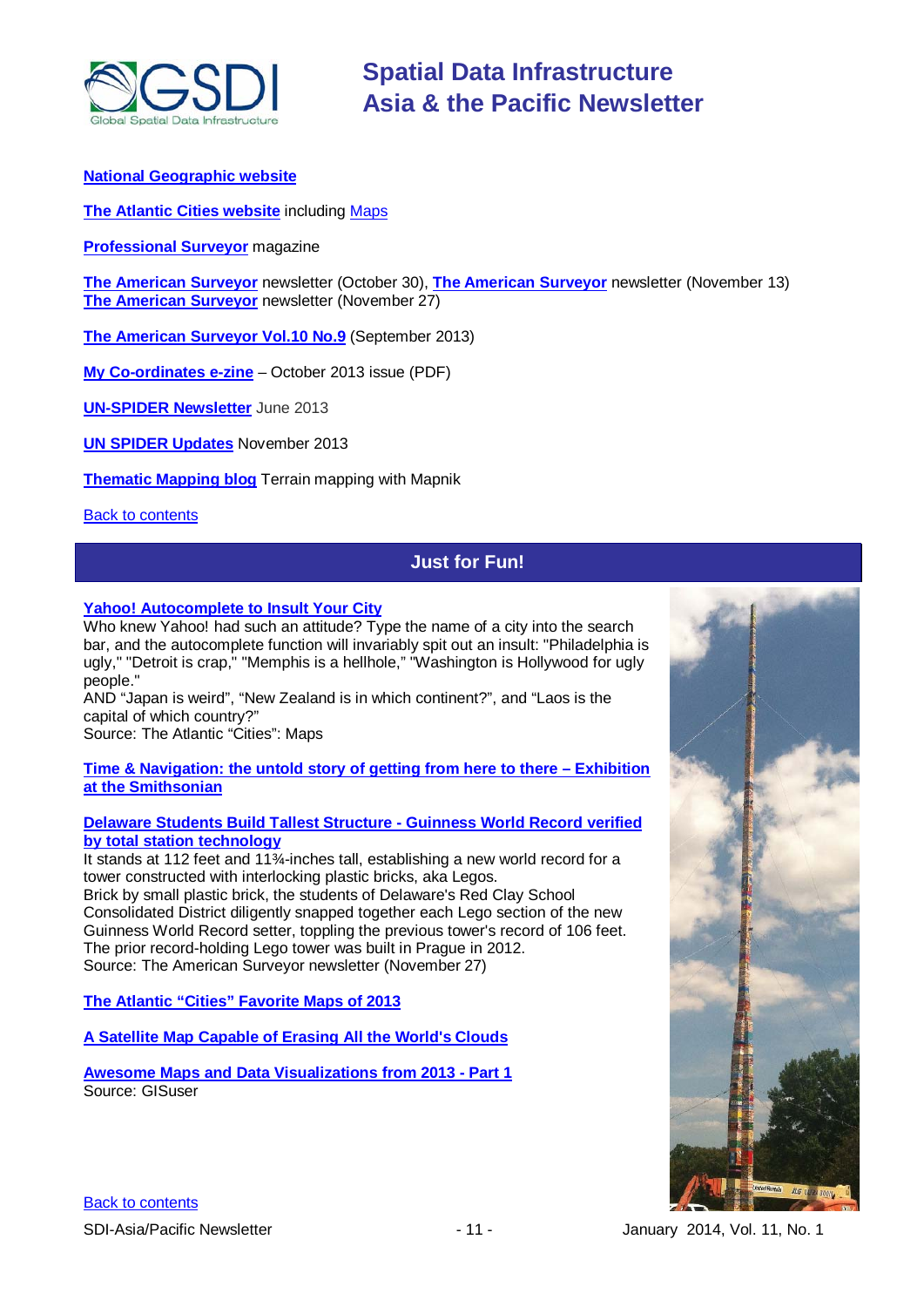



# **[12 Maps That Changed](http://www.theatlantic.com/international/archive/2013/12/12-maps-that-changed-the-world/282666/) the World**

"All cultures have always believed that the map they valorize is real and true and objective and transparent," Jerry Brotton, a professor of Renaissance studies at Queen Mary University of London, says. "All maps are always subjective.... Even today's online geospatial applications on all your mobile devices and tablets, be they produced by Google or Apple or whoever, are still to some extent subjective maps."

There are, in other words, no perfect maps—just maps that (more-orless) perfectly capture our understanding of the world at discrete

moments in time. In his new book, *[A History of the World in 12 Maps](http://www.amazon.com/A-History-World-12-Maps/dp/product-description/0670023396/ref=dp_proddesc_0?ie=UTF8&n=283155&s=books)*, Brotton masterfully catalogs the maps that tell us most about pivotal periods in human history. Source: The Atlantic

<span id="page-11-0"></span>[Back to contents](#page-0-0)

# **Training Opportunities**

# **3D Printing Summer School - ADVANCE NOTICE - University of Melbourne**

We are still awaiting details of the 3-D Printing Summer School to be conducted in late January/February 2014 at the University of Melbourne's School of Engineering. An Application Form (& Scholarship application) and further information is available [here.](https://docs.google.com/forms/d/1-OeGdcuFI5EI652HLRCSCNMFQVeriBG3Y7iMr4m7fhA/viewform)

# **Singapore Cooperation Programme: Training course - [Developing e-Government Strategies](http://www.scp.gov.sg/content/scp/about_us/introduction.html)**

### 24 February - 7 March 2014

# **Closing data for nominations: 13 January 2014**

The Singapore Cooperation Programme (SCP) was established in 1992 to serve as the primary platform through which Singapore offers technical assistance to other countries. Given limited resources, SCP shares Singapore's experience and expertise – in particular, in human resource development and economic development – with other countries in lieu of providing direct financial assistance. To date, the SCP has trained over 80,000 government officials from 170 countries in the Asia Pacific, Africa, Middle East, Eastern Europe, Latin America and the Caribbean.

Each year, SCP conducts some 300 courses and trains close to 7,000 government officials. SCP offers training courses to ASEAN member states in a diverse range of subjects such as public governance and administration, trade and economic development, environment and urban planning, civil aviation, land transport, port management, education, healthcare, and information and communication technology (ICT). The courses are conducted both in-country and in Singapore.

The course shares with participants e-Government strategies which can be implemented by public sector organisations for strategic planning and transformational purposes.

The course aims to:

- Provide an understanding of e-Government and its evolution

- Introduce frameworks for e-Government: governance, infrastructure and access technology, and business process re-engineering

- Reinforce learning of e-Government best practices through workshops and site visits

- Provide an opportunity for participants to share their respective countries' experiences in e-Government and to develop an e-Government action plan

Applicants should be:

- Senior government officials and policy-makers who are responsible for planning and implementing e-Government programmes

- Nominated by their respective Governments

- Proficient in spoken and written English

- In good health

**Closing data for nominations: 13 January 2014**

[Back to contents](#page-0-0) **[Subject: Course: Animal movement and remote sensing for conservation](http://smconservation.gmu.edu/programs/graduate-and-professional/professional-training-courses/animove-animal-movement-analysis-for-conservation/) USA** March 31-April 11, 2014 Animal movements are critical for maintaining ecosystems services and biodiversity. Technological advances have greatly increased our ability to track animal movements, but analyzing and contextualizing vast amounts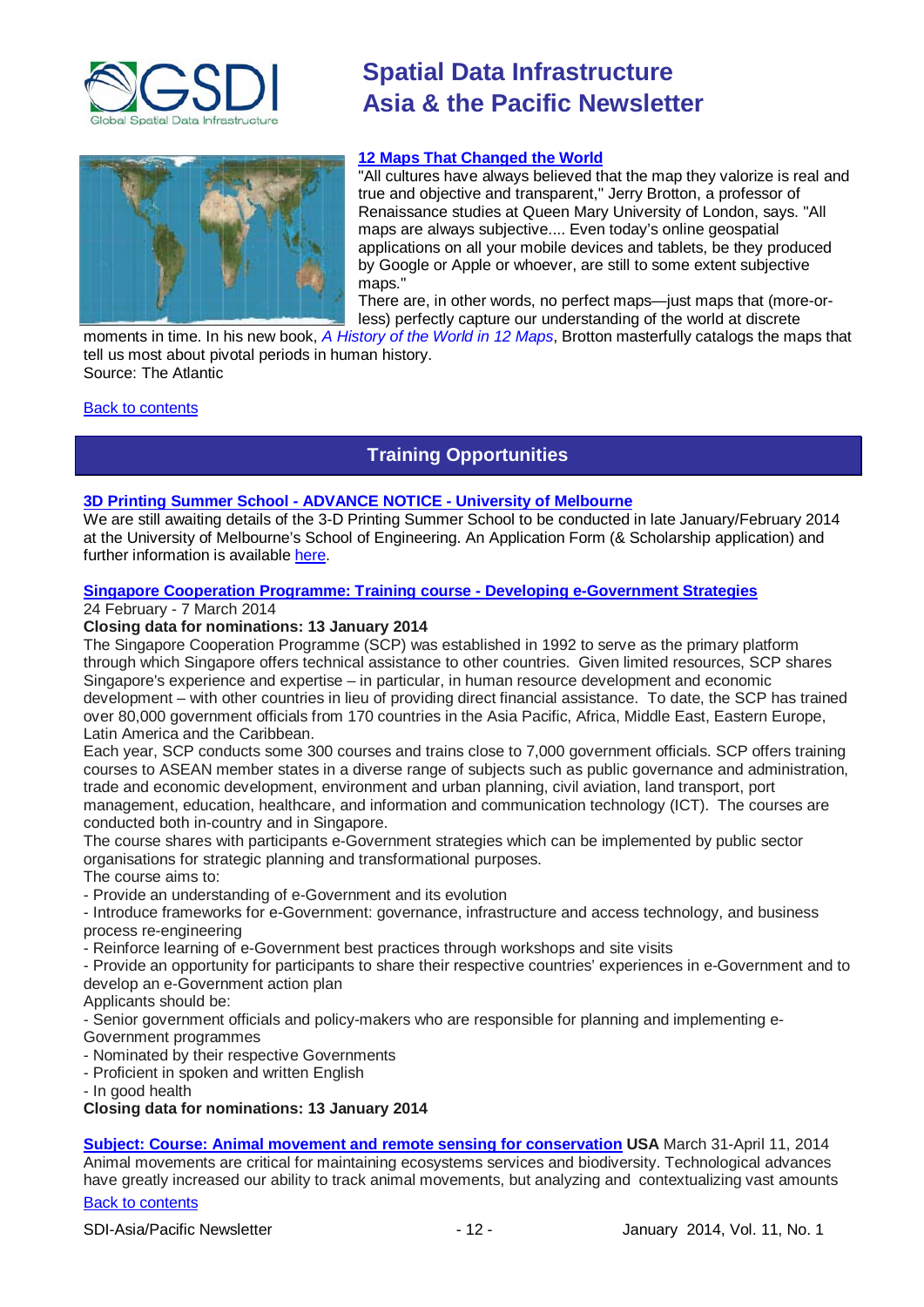

of tracking data can present scientific, computational, and technical challenges.

This two-week course focuses on interdisciplinary approaches linking animal movement with environmental factors to address theoretical and applied questions in conservation biology. To achieve this, participants will acquire significant skills in computational ecology, modeling, remote sensing and Geographic Information Systems (GIS). Course uses only open source software (R, GRASS, QGIS), and mostly open-access environmental datasets.

Week 1: Learn new skills through lectures and hands-on exercises in data collection, management, analysis and modeling approaches.

Week 2: Work in small groups on conservation projects. Datasets and related research questions are provided by course participants or instructors.

Evening lectures by noted conservation scientists, movement ecologists, and remote sensing experts supplement instruction, providing the broader context of animal movement and remote sensing analysis. Course Dates: March 31-April 11, 2014. Course Location: [Smithsonian-Mason School of Conservation](http://www.smconservation.gmu.edu/) (SMSC ( )) at the Smithsonian Conservation Biology Institute (SCBI), Front Royal, Virginia, USA

# **Apply by: January 20, 2014**

To learn more and to apply to the 2014 AniMove: Animal Movement Analysis for Conservation training course, go to [smconservation.gmu.edu](http://smconservation.gmu.edu/) course page: [http://smconservation.gmu.edu/programs/graduate-and](http://smconservation.gmu.edu/programs/graduate-and-professional/professional-training-courses/animove-animal-movement-analysis-for-conservation/)[professional/professional-training-courses/animove-animal-movement-analysis-for](http://smconservation.gmu.edu/programs/graduate-and-professional/professional-training-courses/animove-animal-movement-analysis-for-conservation/)[conservation/](http://smconservation.gmu.edu/programs/graduate-and-professional/professional-training-courses/animove-animal-movement-analysis-for-conservation/) or [www.animove.org/2014](http://www.animove.org/2014)

# **"Open Geospatial Science & Applications" webinar series launched**

The "Open Geospatial Science & Applications" webinar series commenced on 18th October. The first webinar will be on "OSGeo Live for Education" by Jeremy Morley (University of Nottingham). This first webinar will address the theme "OSGeo Live for Education". With free registration, this event is appropriate for all who are interested in knowing more about the ICA-OSGeo Lab Network and its education activities. In addition to giving an overview of OSGeo Live, Jeremy will be sharing his experiences of using the OSGeo Live system for his MSc teaching in GIS at the University of Nottingham.

OSGeo Live 7.0 features more than fifty open source, standards compliant geospatial desktop applications, web applications and frameworks. A complete installation kit and high-quality sample data in multiple industry standard formats are included. It is composed entirely of free software, allowing it to be freely distributed, duplicated and passed around. Details at <http://live.osgeo.org/en/index.html>

Attendees will be able to interact with the speakers by sending their comments and questions through chat. All attendees of this web seminar will receive certificates for their participation.

Webinar: OSGeo Live for Education, Date: Friday, October 18, 2013, Time: 1:00 PM - 2:00 PM GMT **The schedule of webinars for this year are:**

- Oct 18th, 2013 - OSGeo Live for Education (Jeremy Morley, University of Nottingham)

- Nov 7th, 2013 - Open Geo Science (Patrick Bell et al, British Geological Survey)

- Dec 10th, 2013 - Free and Open Source Software for Geospatial Applications (FOSS4G): A mature alternative in the geospatial technologies arena (Maria Brovelli and Rafael Moreno)

## **The webinars will also be recorded for the benefit of the wider community and made available at MundoGeo website and our new "Geo for All" website that the University of Southampton are now building (to be launched next week ).**

For those of you who are new to OSGeo Live and our ICA-OSGeo Education initiative Dr. Tuong Thuy Vu did an excellent presentation on "Open Source [Geospatial Software, Education and Research"](http://prezi.com/hv18xf8_wolq/?utm_campaign=share&utm_medium=copy) at the Asia Geospatial Forum in Kuala Lumpur last month.

After registering you will receive a confirmation email containing information about joining the Webinar. System Requirements:

PC-based attendees: Required: Windows® 8, 7, Vista, XP or 2003 Server

Mac®-based attendees: Required: Mac OS® X 10.6 or newer

Mobile attendees: Required: iPhone®, iPad®, Android™ phone or Android tablet [Reserve your Webinar seat.](https://www2.gotomeeting.com/register/446065050)

# **[PennState EDU Introduces Maps and the Geospatial](http://blog.gisuser.com/2013/07/16/pennstate-edu-introduces-maps-and-the-geospatial-revolution-online-training/) Revolution Online Training**

An amazing new effort from Penn State (PSU) kicks off this week in the form of a massive, online EDU offering – enter Maps and the Geospatial Revolution. In just 6-9 hours a week, students can enjoy this online offering and learn how advances in geospatial technology and analytical methods have changed how we do everything, and discover how to make maps and analyze geographic patterns using the latest tools. The course is led by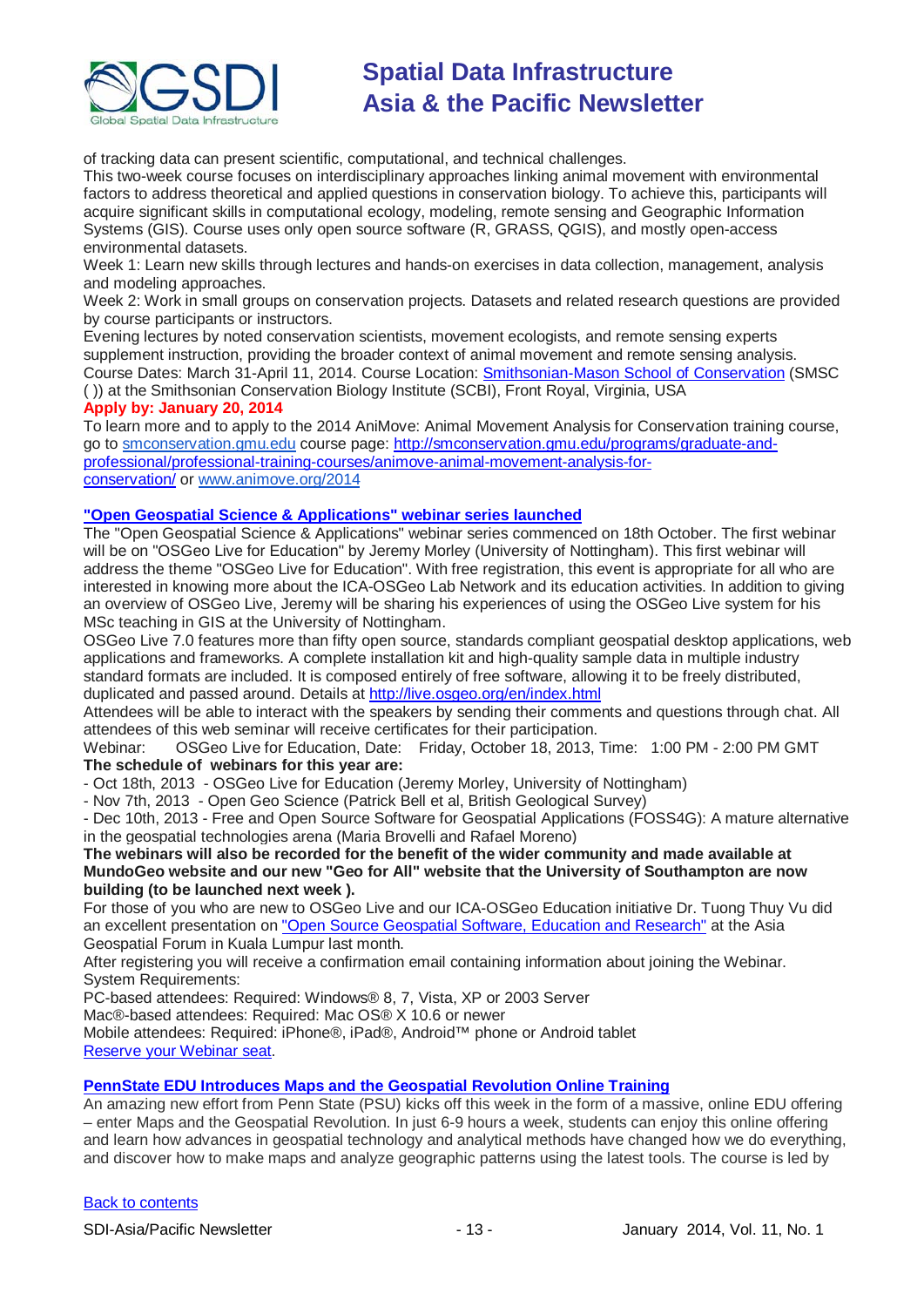

PSU instructor, Anthony Robinson. Geospatial Gurus may find the course a little simple but anyone else is encouraged to take part. [See the course program.](https://www.coursera.org/course/maps) Thanks to GISUser blog AND **[Meet the Man Who Wants to Teach the World to Make Maps](#page-10-0)** above

### **[Arizona State University](http://www.amerisurv.com/content/view/11050/153/) GIS Lab**

A good place to get a sense of where the geographic information system (GIS) field is headed is Lattie F. Coor Hall at Arizona State University in Tempe, Ariz. That's the home of the 30-credit-hour Masters of Advanced Study in GIS (MAS-GIS) Program within ASU's School of Geographical Sciences and Urban Planning. Here, students are exposed to not only the latest GIS concepts but also ever-evolving technologies. Source: The American Surveyor

# **[Free Webinars on Solving Data Challenges](http://www.safe.com/learning/webinars/)**

Sign up for future webinars and view past recorded webinars

# **[Course Spotlight: Master of Spatial Information Science](http://themelbourneengineer.eng.unimelb.edu.au/2012/02/course-spotlight-master-of-spatial-information-science/)**

The University of Melbourne [Course Spotlight: Master of Spatial Information Science](http://themelbourneengineer.eng.unimelb.edu.au/2012/02/course-spotlight-master-of-spatial-information-science/)

Spatial information is an essential and indispensable part of any economy's infrastructure. It is needed in all walks of life and on many scales, with applications in land tenure systems, environmental modelling, food production, disaster management, climate change modelling, engineering, architecture and urban planning. Current industry shortfalls in spatial information practitioners combined with a growing demand in Australia and internationally, ensure graduates a range of well-paid job opportunities.

Find out more about the **Master of Spatial Information Science**, as well as our [scholarship opportunities.](http://www.eng.unimelb.edu.au/study/graduate/scholarships.html)

### <span id="page-13-0"></span>[Back to contents](#page-0-0)

# **Funding Opportunities, Awards, Grants**

# **ASEAN-US Science & Technology Fellows Pilot Program - call for applications** Application deadline: January 6, 2014.

This one-year fellowship will embed PhD scientists from ASEAN countries in home country ministries to promote the use of the best available science to inform the national and ASEAN regional policy process; advance ASEAN regional cooperation on science and technology; build institutional capacity within ASEAN and between ASEAN and the United States to study regional and transboundary issues; and, deepen people-topeople interaction between ASEAN and U.S. scientists. Thematic focus areas for the program include: Health, Climate Change, Food Security, Early warning systems for disaster risk reduction, Water Management, and Biodiversity. (Specific focus areas vary for the six participating countries, which are Thailand, Vietnam, Myanmar, Philippines, Indonesia, Malaysia)

This is a unique opportunity for participating scientists to learn new skills, apply their knowledge to national and regional priorities, see how their governments work from the inside, and forge connections with S&T Fellows in other ASEAN countries, as well as with U.S. scientists.

[More information on the activity, eligibility, participating countries & ministries, and how to apply.](http://www.usaid.gov/documents/1861/asean-us-science-and-technology-st-fellows-pilot-program-call-proposals)

# **[Singapore government introduces geospatial scholarship](http://www.channelnewsasia.com/news/singapore/government-introduces/763842.html)**

The Singapore government has introduced the government on Friday introduced the Singapore Geospatial Scholarship, the first of its kind in the island nation. Senior Minister of State for Law and Education, Indranee Rajah, made the announcement on Friday last week. Rajah said the scholarship would be jointly conferred by several public agencies, and will meet the increasing demand for geospatial professionals for the industry. The scholarship is for undergraduate and postgraduate studies. More information is expected to be release later in the year. Ms Indranee noted that Geospatial Information Systems and Technology (GIST) touches many aspects of daily life, such as getting road directions on the smart phone, and providing live traffic condition updates. It is also used in monitoring dengue clusters, and managing issues such as climate change and disaster response

Channel NewsAsia

# **[Ideas Challenge](http://www.gmes-masters.com/ideas-challenge)**

[Back to contents](#page-0-0) The Ideas Challenge is at the core of the GMES Masters competition. It invites students, entrepreneurs, start-up companies and SMEs to submit their ideas for an innovative commercial use of GMES to a secure online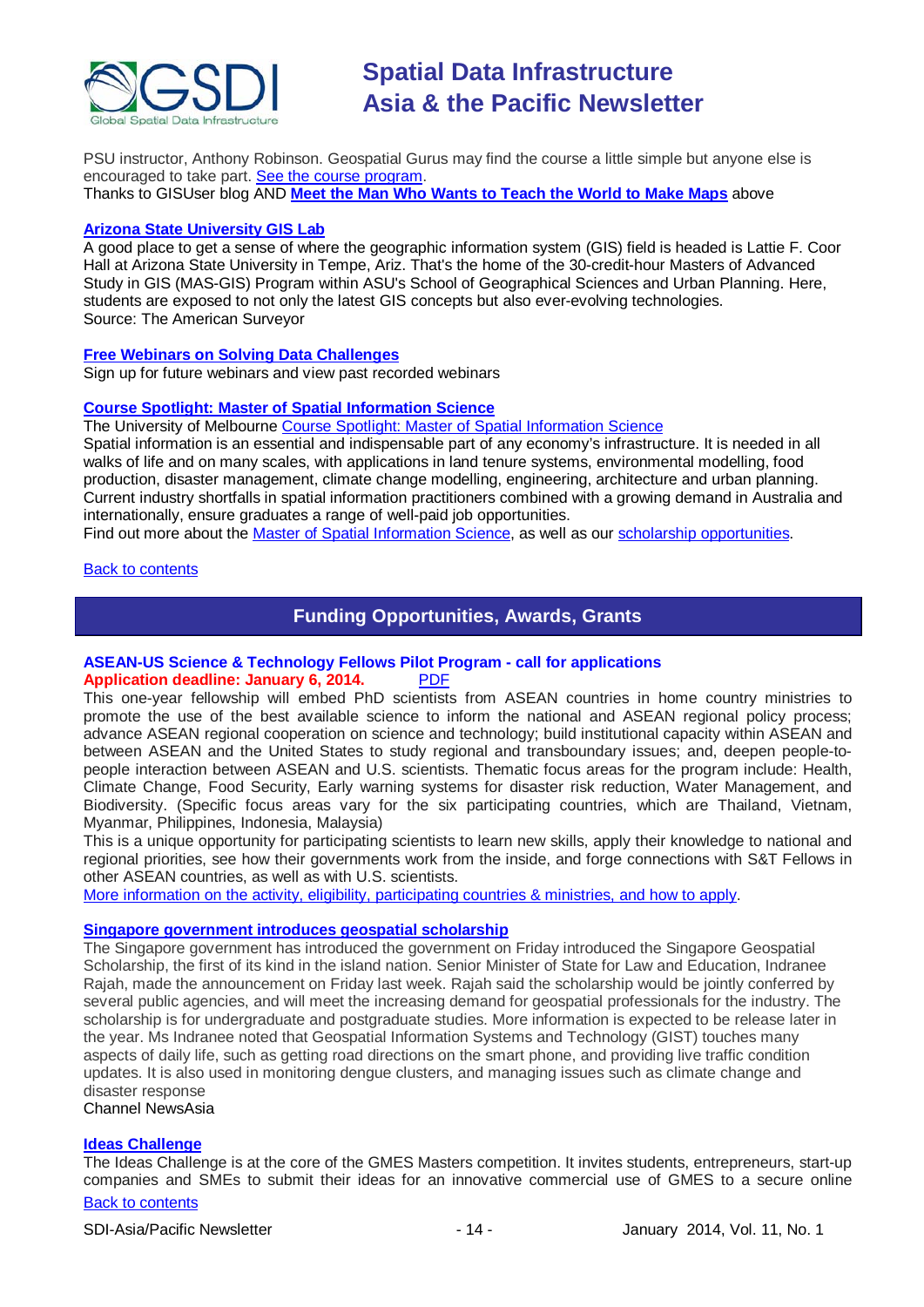

database on the GMES Masters website. The best idea for a commercially viable business idea using GMES data will be rewarded. The winner will be rewarded with a cash prize of EUR 10,000 as well as the chance to get his idea further developed in one of the six ESA Business Incubation Centres (BICs). The incubation package has a value of up to EUR 60,000.

### **[ESA App Challenge](http://www.gmes-masters.com/esa-app-challenge)**

The European Space Agency (ESA) will award the ESA App Challenge to the best application idea for the usage of GMES on mobile phones. Proposals shall address one or more GMES main thematic areas (land, marine environment, atmosphere, climate change, emergency management). ESA is looking for ideas that can be implemented quickly into a profitable business. The application should consist of a base app containing info and news on GMES, as well as one or more specific content modules that provide relevant location-based data to users in real time. The winner will be considered for support by one of the six European Space Agency's Business Incubation Centres (ESA BICs) across Europe (value up to EUR 60,000).

# **[European Space Imaging High-Res Challenge](http://www.gmes-masters.com/european-space-0)**

European Space Imaging (EUSI) is Europe's leading provider of Very High-Resolution (VHR) satellite data. EUSI will award the best application idea using the most advanced VHR satellite data. Application ideas which are easily implementable, sustainable, cut costs and create efficiencies are of high interest. Participants are required to submit detailed application ideas including business concepts. The winner will be awarded a data package of EUSI satellite data worth up to EUR 20,000 for use in further developing the winning application.

### **[DLR Environmental Challenge](http://www.gmes-masters.com/dlr-environmental)**

DLR is looking for new applications in Earth observation, especially proposals addressing the mapping of the environment and climate. Ideas for using Earth observation to manage sustainable supplies of energy are also welcome. In addition to any kind of non-satellite geoinformation, proposals should be based on existing or imminent Earth observation satellite data that is available either for free or under commercial terms. The product or service generated from the idea should support either professionals from organisations and companies in environmental assessment, or the general public and consumer-oriented markets. Both regional and global applications and services are possible. Innovative ways to link the service with users are especially encouraged. The ideas should also describe a realistic scenario for their implementation involving either the general public or commercial benefits. The winner(s) will receive a voucher for a workshop or initial coaching according to what further realisation of the idea requires.

# **[Best Service Challenge](http://www.gmes-masters.com/best-service)**

The Best Service Challenge invites service providers to upload profiles of their existing services within the main thematic areas of GMES to the GMES Masters competition website. The Best Service Challenge aims at increasing the awareness of existing Earth Monitoring Services and their benefits to European citizens. The winner of the Best Service Challenge will benefit from a substantial satellite data quota made available with financial support by the European Commission.

### **[T-Systems Cloud Computing Challenge](http://www.gmes-masters.com/t-systems-cloud)**

T-Systems will award the prize for its Cloud Computing Challenge to the best GMES application or service idea that will make use of the cloud computing model Infrastructure-as-a-Service (IaaS) to provide Earth observation data on demand via user-oriented web portal or mobile devices. T-Systems will assist the winner in getting the awarded project off the ground. They will support the winner to realise an innovation project, which could lead to a long-term partnership.

### **[Challenge to spur the geospatial industry](http://geospatialworld.net/index.php?option=com_content&view=article&id=23850:challenge-to-spur-the-geospatial-industry&catid=75:miscellaneous-events)**

The Singapore Land Authority has launched OneMap Challenge that seeks to promote the development of innovative map-based desktop and mobile applications by businesses and the community.

The OneMap Challenge provides a platform for application developers to showcase their creativity through the apps they develop to an increasingly tech-savvy population and enterprises, including those represented by the Association of Small and Medium Enterprises (ASME) which is one of the competition promotion partners. The Challenge also aims to facilitate collaborations between potential business partners for creating location-based apps that are useful for business enterprises and the general community.

With two top prizes of \$20,000 cash each and other attractive prizes up for grabs, the OneMap Challenge is divided into two categories – Web Applications for applications that run on web browsers and Mobile Applications for those that run on smart phones, tablets and other portable devices.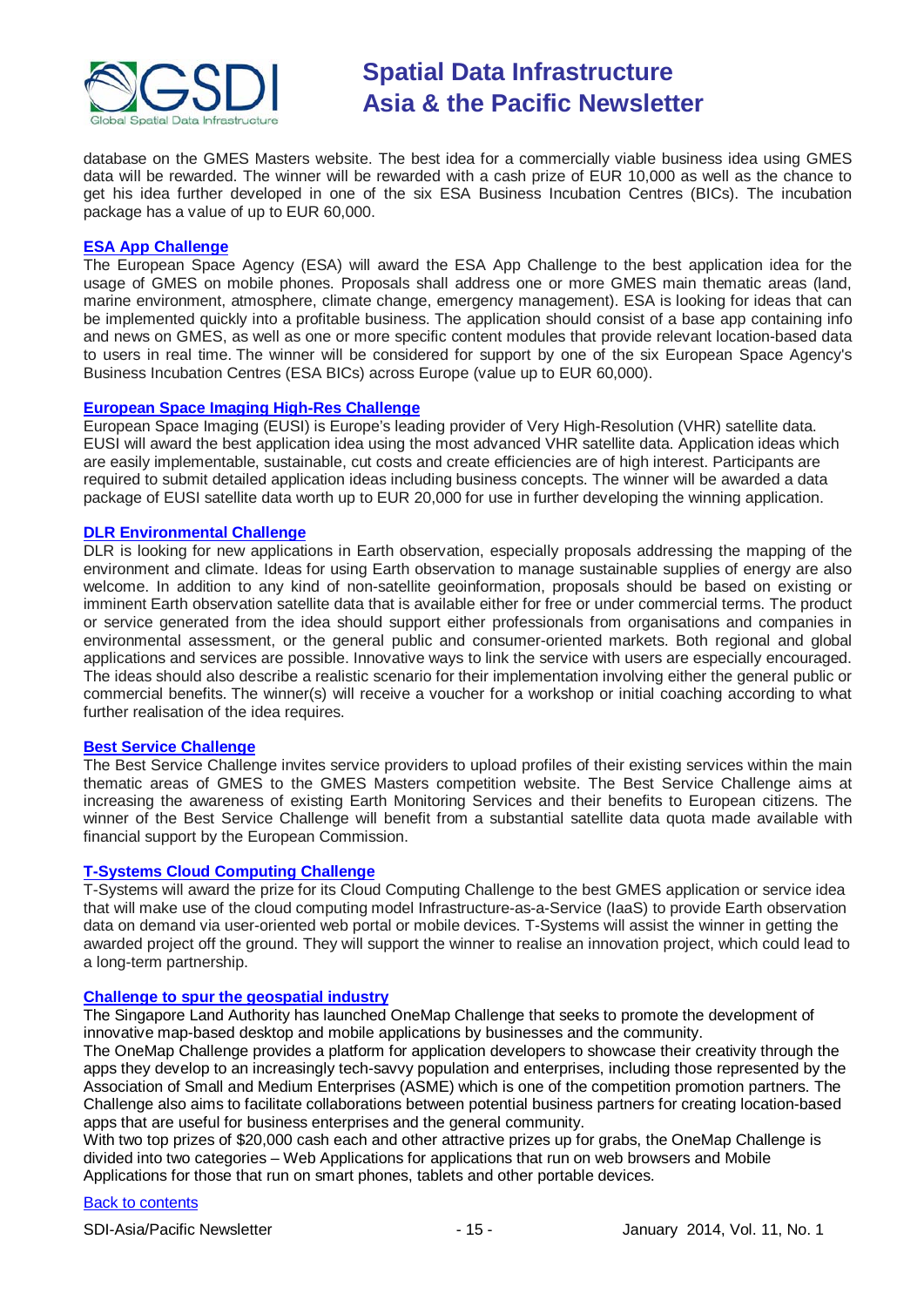

Visit <http://www.sla.gov.sg/OneMapChallenge> to learn more about OneMap Challenge and check out the OneMap Facebook page at [www.facebook.com/OneMap.](http://www.facebook.com/OneMap) Source: Geospatial World and **SLA press release** 

### <span id="page-15-0"></span>[Back to contents](#page-0-0)

# **Employment Opportunities**

# **Funded Ph.D. or postdoc position in remote sensing**

We are seeking a highly motivated Ph.D. student or postdoc fellow who will work on calibrating a physics-based model to map the drought code of the Canadian Fire Weather Index from SAR images. The work will use data acquired over Canadian/South African natural grasslands, Alaska boreal forests and Canadian tundra. The Ph.D. work will be supervised by Prof. Brigitte Leblon, (University of New Brunswick, Canada), Prof. Joseph Buckley (Royal Military College, Canada), Dr. Thomas Jagdhuber (DLR, Germany), Dr. Laura Bourgeau-Chavez (Michigan Tech Research Institute, USA) and Dr. R. Mathieu (CSIR, South Africa). Thereby, the hired person will be invited to travel among the various laboratories during his Ph.D. thesis. The study is a part of research project recently funded by the Natural Sciences and Engineering Research Council of Canada (NSERC).

# **Eligible Candidates:**

- Preference will be given to Canadian, US or European students because the candidate will be invited to do some work at DLR (Germany) and MTRI (USA), **but international students are encouraged to apply**.
- Applicants should have successfully completed an MSc (a Ph.D. for the postdoc) and have a strong background in remote sensing, strong interest in computer coding, with interest in fire sciences.

It is critical the applicant has some ability to program computer code to facilitate data analysis, model development and implementation, as well as good writing and oral skills. The position is fully funded. Interested applicants should send a cover letter, CV, a copy of academic transcripts (including TOEFL score if international student) and the names/contact information for three references by email. Uncompleted applications will not be considered.

Review of applications will begin immediately and will continue until the position is filled. The anticipated starting date will be starting January  $1<sup>st</sup>$  2014 or as soon as possible.

For more information and application, please contact [Prof. Brigitte Leblon](mailto:bleblon@unb.ca)

Professor/Professeure,

Director, Canada-Europe *TRANSFOR-M* dual-degree Master program

Faculty of Forestry and Environmental Management, University of New Brunswick, PO Box 4400, Fredericton, NB

Canada, E3B 5A3



**New career resource** at **[GeoJobsBIZ](http://geojobs.biz/)**. There's been about 200 opportunities listed and the growth has been steady in visits and users. If you need to recruit Geo/Tech talent hopefully you'll give it a shot and those of you simply browsing for a new gig so you can tell the boss to go take a hike perhaps there's something here for you.

Good luck!

### **GIS Job Board Launches New Website: [www.gisjobboard.com](http://www.gisjobboard.com/)**

New Site Provides Employers and Job Seekers Tools to Post and Search Jobs and Resumes in the GIS and Geospatial Disciplines

GIS Job Board has launched a new website specifically dedicated to GIS and other geospatial disciplines. The new site makes it simple for employers and job seekers to post and search for jobs and resumes. The site was created to serve the growing needs of the GIS community and help with recruiting and job seeking efforts. Visitors also have the option to view the site in a different language if they choose, making it easier for them to have access to the content

Registered users can receive jobs or resumes by email. They can also flag jobs and resumes as well as save searches, setup resume alerts, and save resumes and jobs. Users have the capability of private messaging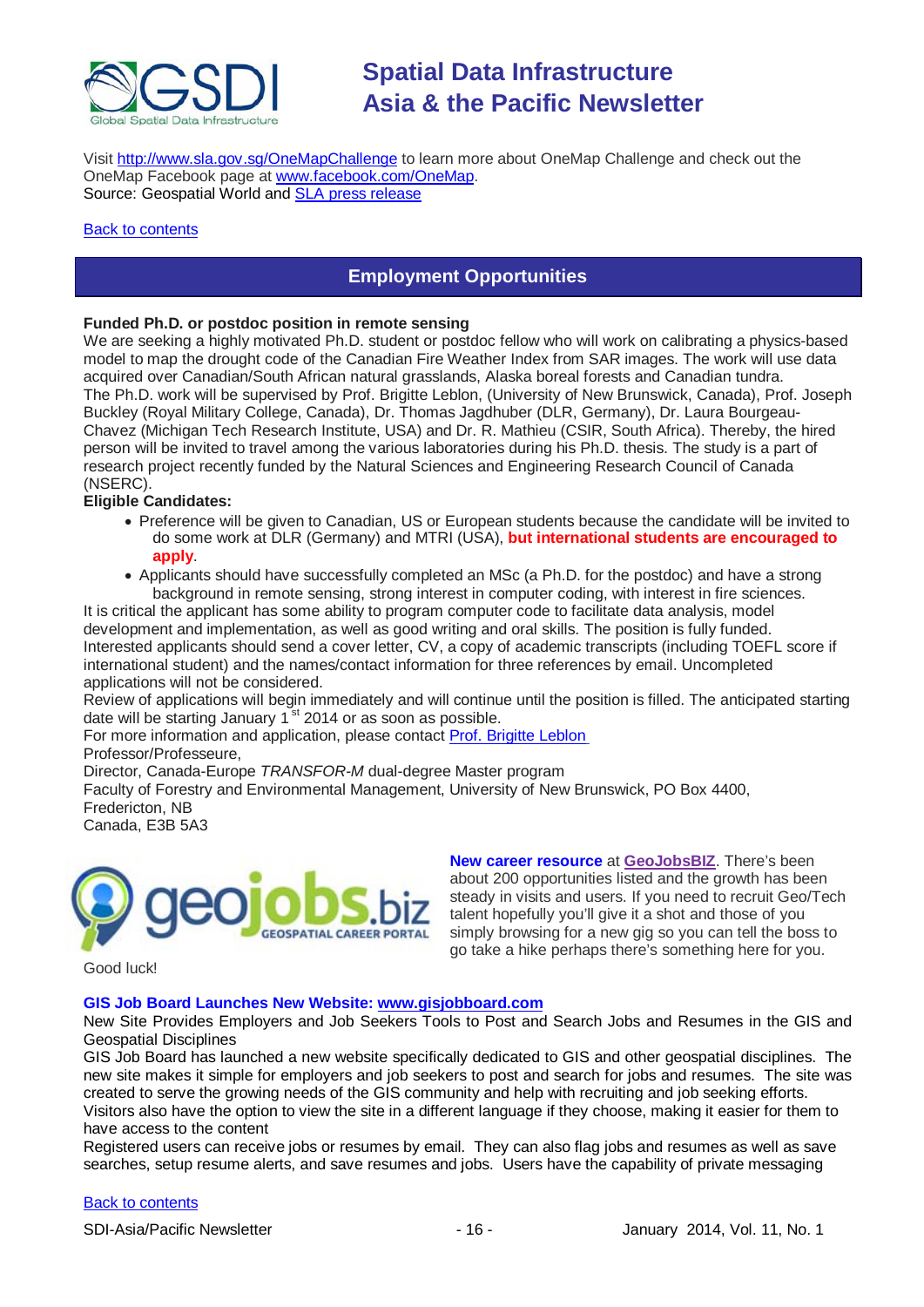

other users in case they ever want to communicate with someone. For more information about GIS Job Board, please visit their website at **[www.gisjobboard.com](http://www.gisjobboard.com/)**

# <span id="page-16-0"></span>**[Back to contents](#page-0-0)**

# **Conference Proceedings**

# **Proceedings from International Conference on Marine Data and Information Systems (IMDIS), held in Lucca, Italy, September 23-25, 2013**

Session 1: Marine information and data management

Session 2 - Marine environmental data bases: infrastructures and data access systems

Session 3 - Data Services in ocean science

Session 4 - Services for Users and Education

## [Presentations](http://imdis2013.seadatanet.org/Presentations) and [Posters](http://imdis2013.seadatanet.org/Posters)

The IMDIS cycle of conferences has the aim of providing an overview of the existing information systems to serve different users in ocean science. It also shows the progresses on development of efficient: infrastructures for managing large and diverse data sets, standards, interoperable information systems, services and tools for education.

The Conference presented different systems for on-line access to data, meta-data and products, communication standards and adapted technology to ensure platforms interoperability. Sessions focused on infrastructures, technologies and services for different users: environmental authorities, research, schools, universities, etc. The conference was organized by ENEA (Italian National agency for new technologies, Energy and sustainable economic development), jointly with SeaDataNet, IFREMER and IOC/IODE.

### **[37th ISO/TC 211 meeting successfully held](http://www.isotc211.org/News_archive/Redlands.htm)** November 11 - 15

During the week of November 11-15, 2013, the [Technical Committee 211 Geographic information/Geomatics](http://www.isotc211.org/) (TC 211) of the International Organization for Standardization (ISO) had its 37th plenary meeting and associated meetings at the Esri campus in Redlands, California. All the WGs met, as well as all the maintenance groups and other groups. Delegates and experts from 20 nations participated. [The resolutions](http://www.isotc211.org/opendoc/211n3671/ISO-TC211-N3671_Resolutions_37th_meeting_Redlands_2013-11-15.pdf)  [from the plenary meeting have been published online.](http://www.isotc211.org/opendoc/211n3671/ISO-TC211-N3671_Resolutions_37th_meeting_Redlands_2013-11-15.pdf)

Presentations from [Standards in Action Workshop,](http://www.isotc211.org/Workshop_Redlands/Redlands-Standards_in_action_workshop.pdf) 13 November 2013, Redlands, CA USA The 38th ISO/TC 211 meeting will be held in [Berlin, Germany,](http://www.isotc211.org/Berlin/Berlin_2014.pdf) June 2-4, 2014

# **[First Heart of Borneo spatial meeting held](http://wwf.panda.org/?212013/The-First-Heart-of-Borneo-Spatial-Meeting) October, 2013**

Preceded by the recent 7th Heart of Borneo (HoB) Trilateral Meeting in Brunei in September 2013, HoB Geographical Information System (GIS) meeting was organized in October, for the first time since it was initially discussed in 2008. The discussion evolved around the organizational and working modalities of the technical committee on GIS, presentations on national policy on spatial land-use planning, and identification of possible joint activities.

The meeting was considered useful to build a better understanding on each country's land-use management and the underlying principles. It is a reality that each country in the HoB regulates different land use plans and therefore different land-use management. Despite the fact of differences, the three countries demonstrated willingness to cope with the challenge. With distinct land classification or nomenclature, the essential function of land-use planning is understood and has become reference and knowledge for each country to develop better policy and practices on land-use management that considers balance between conservation and development. See link above for full article.

[The Heart of Borneo](http://wwf.panda.org/what_we_do/where_we_work/borneo_forests/) (HoB) refers to the main part of the island where forests remain intact. Covering an area the size of Utah in the US, Victoria in Australia or the whole of England and Scotland put together and extending into the territory of the countries of Brunei Darussalam, Indonesia and Malaysia, it is one of the largest transboundary rainforests remaining in the world. But the Heart of Borneo is not just a treasure trove of biodiversity - it is also a source of life and livelihood for people, providing ecological services for at least 11 million Borneans, including a million forest-dwelling indigenous Dayaks.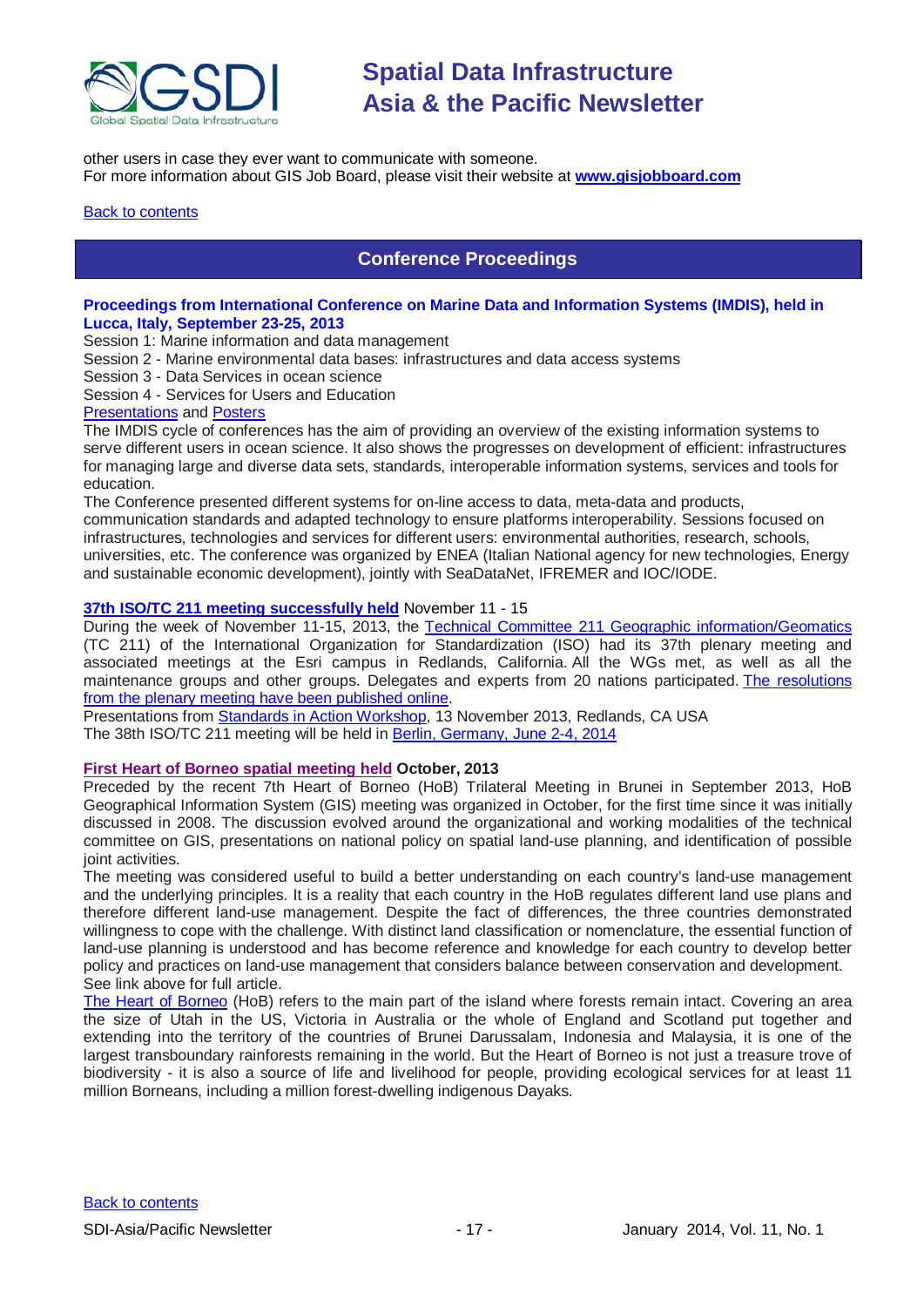

# **Conferences, Events**

<span id="page-17-0"></span>For upcoming events of global or major international interest, please visit the [upcoming conference list o](http://gsdi.org/events/upcnf.asp)n the GSDI website – as this conference list will be reserved for conferences within or with specific interest to the Asia Pacific Region.

# **The editors welcome news of conferences & events from the newsletter subscribers**

# **[Call for Expression of Interest to host AARSE 2014 and future Conferences](http://lists.gsdi.org/pipermail/sdi-africa/2010-November/001135.html)**

Call for Expression of Interest to host the 10th biennial International Conference of the African Association of Remote Sensing of the Environment (AARSE) in October 2014 and future Conferences.

| <b>Date</b>                 | <b>Location</b>              | <b>Event</b>                                                                                                                                                                                                                                                                                                                                                                                                                                                                                                                                                                                                                        |  |
|-----------------------------|------------------------------|-------------------------------------------------------------------------------------------------------------------------------------------------------------------------------------------------------------------------------------------------------------------------------------------------------------------------------------------------------------------------------------------------------------------------------------------------------------------------------------------------------------------------------------------------------------------------------------------------------------------------------------|--|
| February 2014               |                              |                                                                                                                                                                                                                                                                                                                                                                                                                                                                                                                                                                                                                                     |  |
| 9-11 February               | Bangkok,<br>Thailand         | 10 <sup>th</sup> Asia GIS Conference                                                                                                                                                                                                                                                                                                                                                                                                                                                                                                                                                                                                |  |
| "NEW"                       |                              | Contact                                                                                                                                                                                                                                                                                                                                                                                                                                                                                                                                                                                                                             |  |
| 17-19 February<br>"NEW"     | Denver, USA                  | <b>International LiDAR Mapping Forum 2014</b><br>The International LiDAR Mapping Forum [ILMF] is a three-day<br>technical conference and exhibition focused on airborne, terrestrial<br>and bathymetric LiDAR, with a particular emphasis on mobile<br>mapping systems.                                                                                                                                                                                                                                                                                                                                                             |  |
| <b>March 2014</b>           |                              |                                                                                                                                                                                                                                                                                                                                                                                                                                                                                                                                                                                                                                     |  |
| <b>11-12 March</b><br>"NEW" | Kota Kinabalu,<br>Sabah      | <b>Malaysia Geospatial Forum 2014</b><br>Incorporating SABAH International Surveyors' Congress 2014<br><b>Abstract Submission Deadline</b><br>15 January 2014<br><b>Abstract Acceptance Notification</b><br>20 January 2014<br><b>Author Registration Deadline</b><br>31 January 2014<br><b>Contact</b>                                                                                                                                                                                                                                                                                                                             |  |
| <b>23-27 March</b><br>"NEW" | Louisville,<br>Kentucky, USA | <b>American Society for Photogrammetry and Remote Sensing</b><br>(ASPRS) 2014 Annual Conference<br>& co-located Joint Agency Commercial Imagery Evaluation<br>(JACIE) Workshop                                                                                                                                                                                                                                                                                                                                                                                                                                                      |  |
| <b>April 2014</b>           |                              |                                                                                                                                                                                                                                                                                                                                                                                                                                                                                                                                                                                                                                     |  |
| 30 March-2 April            | San Diego,<br>California     | 17th Annual AAAE Geographic Information Systems (GIS)<br><b>Conference and Exhibition</b><br>Speaking, sponsorship, exhibitor and Poster Session<br>information: greg.mamary@aaae.org<br>Registration and hotel information: brian.snyder@aaae.org                                                                                                                                                                                                                                                                                                                                                                                  |  |
| 7-9 April                   | Canberra,<br>Australia       | Research@Locate'14<br>Held in conjunction with LOCATE 14                                                                                                                                                                                                                                                                                                                                                                                                                                                                                                                                                                            |  |
| 7-9 April<br>"UPDATED"      | Canberra,<br>Australia       | <b>LOCATE 14 - Conference and Exhibition</b><br>Locate14 is the new premier national spatial information conference<br>and exhibition in Australia and New Zealand.<br>Locate14 consolidates the top industry events including<br>spatial@gov Conference and Exhibition (managed by the Office of<br>Spatial Policy), the Surveying & Spatial Sciences Conference and<br>the Asia-Pacific Spatial Excellence Awards.<br>The annual Locate conferences will become the central meeting<br>point of industry, government and academia in one of the fastest<br>growing industries in Australia.<br><b>Registrations are now open.</b> |  |
| <b>12-13 April</b><br>"NEW" | Washington, DC               | <b>State of the Map - US</b><br>State of the Map US is the annual United States conference for all<br>OpenStreetMap users                                                                                                                                                                                                                                                                                                                                                                                                                                                                                                           |  |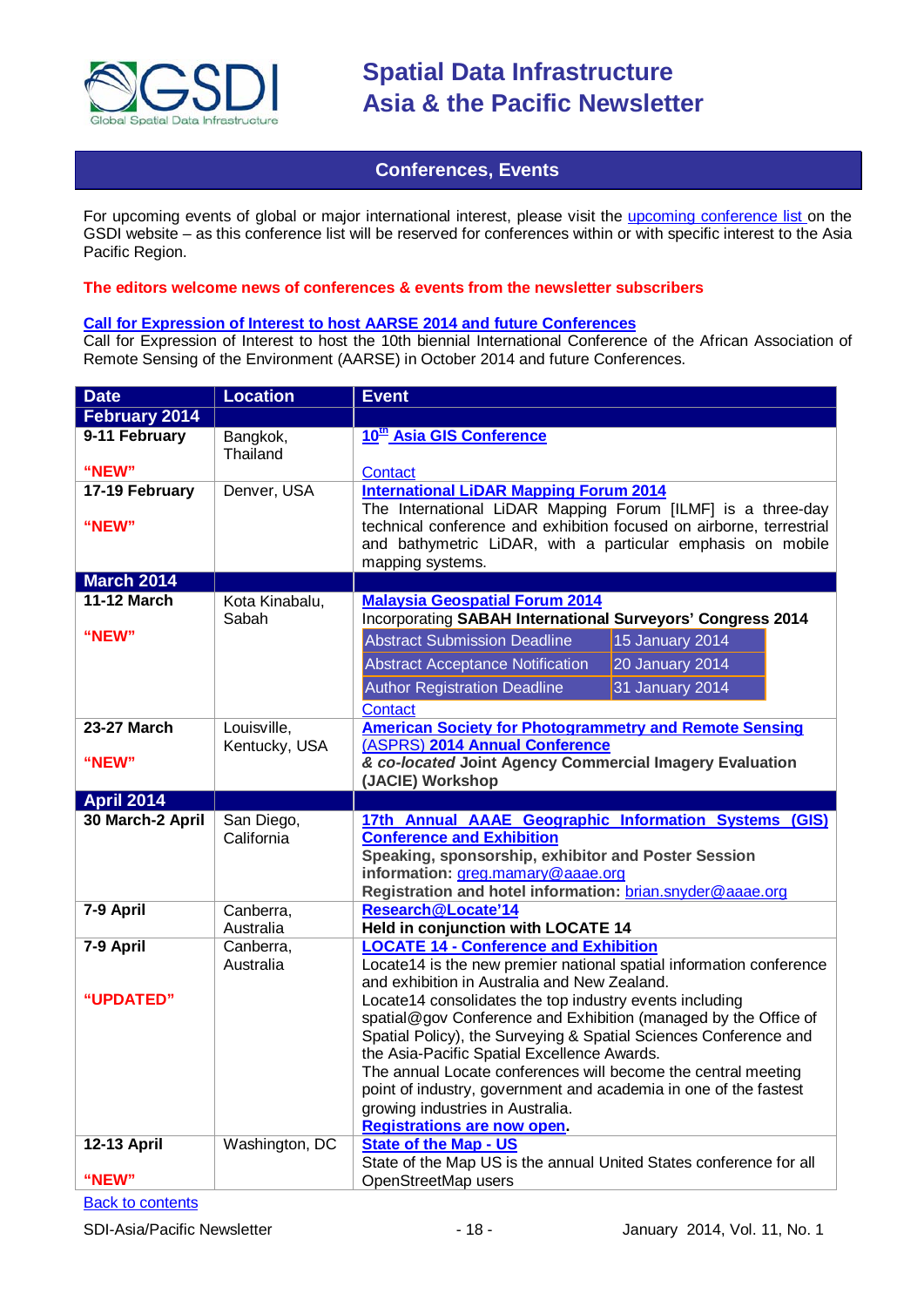

| 14-17 April<br>"NEW"     | Colorado, USA                      | <b>SPAR International 2014</b><br><b>Call for Abstracts</b><br>Deadline: 31 January, 2014<br>Maximum Word Count: 250 words                                                                                                                                                                                                                                                                                                                                                                                                                                                                                      |
|--------------------------|------------------------------------|-----------------------------------------------------------------------------------------------------------------------------------------------------------------------------------------------------------------------------------------------------------------------------------------------------------------------------------------------------------------------------------------------------------------------------------------------------------------------------------------------------------------------------------------------------------------------------------------------------------------|
| <b>May 2014</b>          |                                    |                                                                                                                                                                                                                                                                                                                                                                                                                                                                                                                                                                                                                 |
| 5-9 May                  | Geneva,                            | <b>Geospatial World Forum 2014</b>                                                                                                                                                                                                                                                                                                                                                                                                                                                                                                                                                                              |
|                          | Switzerland                        | <b>CALL for ABSTRACTS</b> - to be submitted by November 1, 2013<br>Notification of Acceptance: November 15, 2013<br>Contact: info@geospatialworldforum.org                                                                                                                                                                                                                                                                                                                                                                                                                                                      |
| 21-23 May                | Thessaloniki,<br>Greece            | 5th International Conference on Geographic Object-Based<br>Image Analysis (GEOBIA 2014).                                                                                                                                                                                                                                                                                                                                                                                                                                                                                                                        |
| <b>June 2014</b>         |                                    |                                                                                                                                                                                                                                                                                                                                                                                                                                                                                                                                                                                                                 |
| 2-6 June                 | Berlin, Germany                    | The 38th ISO/TC 211                                                                                                                                                                                                                                                                                                                                                                                                                                                                                                                                                                                             |
| "NEW"                    |                                    | PDF brochure/flyer only available at this date. Website<br>expected on-line shortly                                                                                                                                                                                                                                                                                                                                                                                                                                                                                                                             |
| 15-21 June<br>16-21 June | Riviera, Bulgaria<br>Kuala Lumpur, | 5th International Conference on CARTOGRAPHY & GIS<br>January 10, 2014: Abstract submission<br>February 25: Full paper submission for publication in Springer Book<br>May 1: Full paper submission for Conference Proceedings<br>Please be aware of the first deadline - 10 January 2014. You are<br>kindly asked to submit:<br>- abstract for conference proceedings<br><b>OR</b><br>- full paper in case you would like to propose a paper for publishing<br>in a Springer book titled "Thematic Cartography for the Society"<br>XXV FIG Congress: Engaging the Challenges - Enhancing the<br><b>Relevance</b> |
|                          | Malaysia                           | <b>IMPORTANT DATES</b><br><b>Peer Reviewed Papers</b><br>Deadline for authors to submit full papers: November 1, 2013<br>First notification to authors of acceptance: December 19<br><b>Non Peer Reviewed Papers</b><br>Deadline for authors to submit abstracts: December 1<br>Confirmation to authors of acceptance of abstracts: January 31<br><b>Call for Papers</b>                                                                                                                                                                                                                                        |
| <b>July 2014</b>         |                                    |                                                                                                                                                                                                                                                                                                                                                                                                                                                                                                                                                                                                                 |
| 1-4 July                 | Salzburg, Austria                  | <b>GI_Forum 2014: Geospatial Innovation for Society</b><br>Feb 1, 2014: deadline for submission of full papers / extended<br>abstracts / extended abstracts for poster presentation<br>March 16, 2014: notification of acceptance<br>April 20, 2014: final paper versions<br>June 6, 2014: late deadline for submission of extended abstracts for<br>poster presentation                                                                                                                                                                                                                                        |
| <b>November</b><br>2014  |                                    |                                                                                                                                                                                                                                                                                                                                                                                                                                                                                                                                                                                                                 |
| 9-11 November<br>"NEW"   | Dubai, UAE                         | 4th International FIG 3D Cadastre Workshop<br>Tentative timetable:<br>30 June 2014 - Extended abstract (500-1000 words) submission<br>7 September 2014 - Author notification<br>9 October 2014 - final version of full paper                                                                                                                                                                                                                                                                                                                                                                                    |